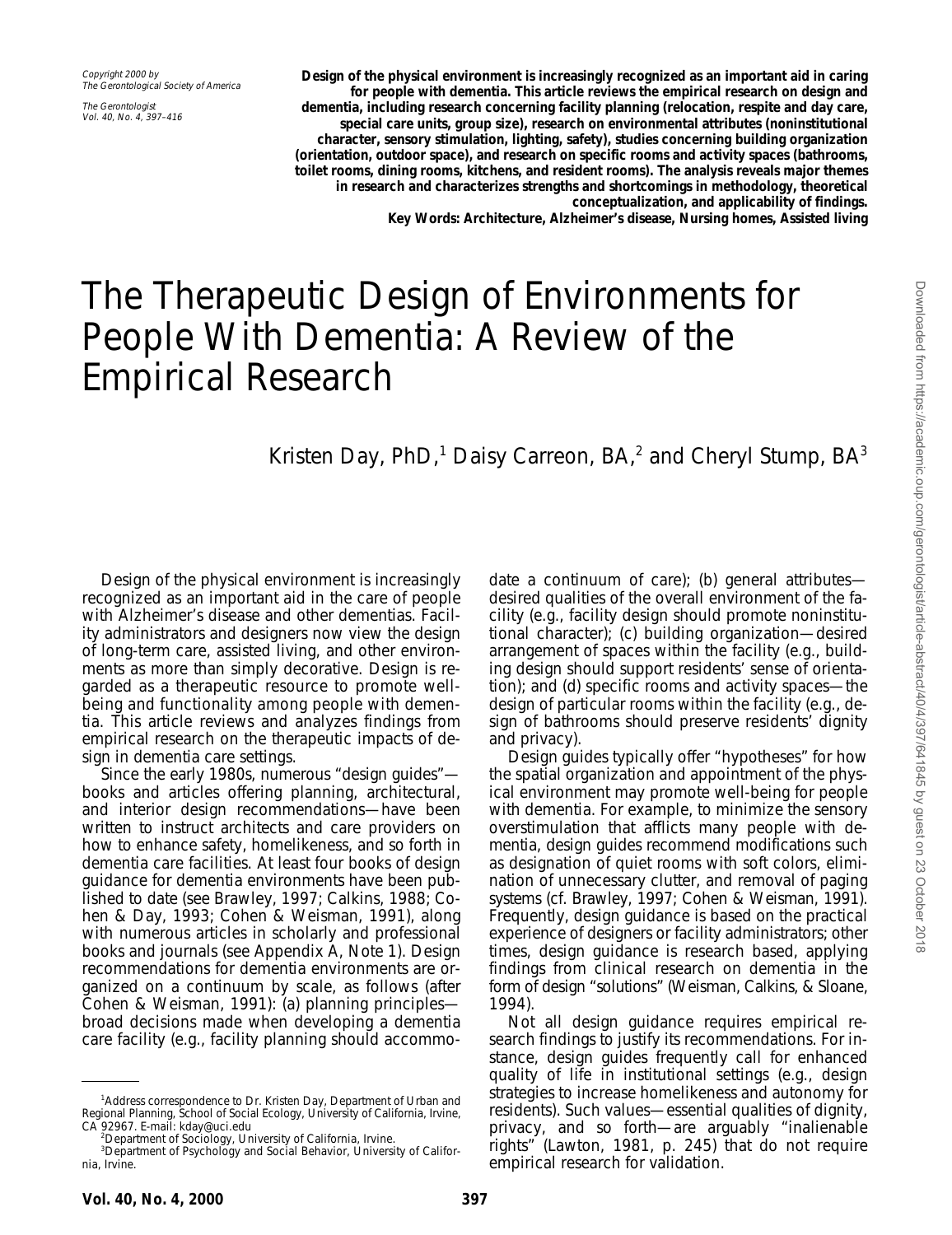Other design guidance does demand verification through empirical research, however. Empirical research is needed to resolve situations in which conflicting design recommendations are offered. Research is also warranted when recommended design solutions are of unknown effectiveness or when design recommendations have major or controversial impacts for cost or quality of life. Research on design and dementia has been conducted in earnest since at least 1980, yet findings of many studies remain unknown among designers and facility administrators. In the following sections, we review and analyze existing studies of design and well-being for people with dementia to enhance the design of dementia facilities and to provide direction for future research.

### **Methods**

Several strategies were used to identify potential studies for review. The first involved a key-word search of four major databases: Psych Abstracts, Medline, MAGS, and CAT (see Appendix A, Note 2). Potential studies were also identified by reviewing all issues (1980 or later) of several journals in gerontology and environment-design research (see Appendix A, Note 3). Finally, reference lists were inspected for all studies included in this review. In each case, articles, books, and chapters identified as potentially relevant (by title and by abstract if available) were collected and assessed for appropriateness.

Studies included in this review met the following criteria: a report of empirical research (see Appendix A, Note 4), published 1980 or later (see Appendix A, Note 5), written in English, with an emphasis on people with dementia or their families or staff caregivers, and with a substantial (though sometimes secondary) emphasis on the relationship between the design of the physical environment and the well-being of people with dementia, their families, and/or staff. For this review, the physical environment was loosely defined as the domain of relevance to architects, interior designers, facility managers, and/or administrators or caregivers undertaking environmental design or renovation. Thus, research on issues such as lighting, furnishings, and outdoor space was included. Research on microscale "product" design (e.g., prosthetic devices to facilitate eating) or on the sensory or social environment outside the purview of designers (e.g., incorporation of music and pets) was excluded, as were studies that did not examine actual environments or actual impacts. Well-being was defined broadly, to include factors such as residents' activities of daily living (ADL), physical well-being, cognitive function, and problem behaviors; family members' well-being; and staff well-being and job performance. Seventy-one research reports were included in the review. Because of this selective search strategy, we may have overlooked some relevant material in the review.

### Research Design and Sample Size

Much research on design and dementia comprises small size samples. For example, more than 30% of the studies reviewed used samples of fewer than 30 participants; many included less than 10 participants. Sample sizes reflect the limited populations of residents at the single facility in which many studies were conducted, the high rates of resident mortality, and facilities' limited populations of residents in comparable stages of dementia. Although they raise concern for the validity and generalizability of findings, studies with small samples were included so as not to severely restrict the scope of this review. Research designs and samples are described in Table 1.

### **Results**

The rate of research on design and dementia is increasing: from 6 research reports from 1981–1985, to 17 research reports from 1986–1990, to 26 research reports from 1991–1995, and to 21 research reports already published since 1996 (see Table 1). This section summarizes findings from the research reports reviewed, according to the organizational framework presented earlier (i.e., planning principles, general attributes of the environment, building organization, and specific rooms and activity spaces). The summary is followed by a discussion and analysis of existing research on design and dementia.

### Planning Principles

These studies examine broad decisions regarding the development of dementia care settings. Studies examined impacts for well-being following relocation of people with dementia to new environments, use of respite and day care environments and of special care units (SCUs), and exposure to various group sizes of residents.

Relocation to New Environments.—Findings are mixed regarding the impacts of relocating people with dementia to new environments (Robertson, Warrington, & Eagles, 1993; Seltzer et al., 1988; see Appendix A, Note 6). When moved together as intact units of residents and staff, people with dementia appear to suffer few or no adverse impacts from relocation (Anthony, Procter, Silverman, & Murphy, 1987; McAuslane & Sperlinger, 1994; Robertson et al., 1993). The more pleasant environment of a new facility may partially explain the lack of negative impact for relocated residents (according to McAuslane & Sperlinger, 1994). In contrast, residents with dementia who are moved individually appear to suffer higher rates of depression and mortality following relocation (Anthony et al., 1987; Robertson et al., 1993). This effect holds when residents undergo orientation to ease relocation. Staff members also report decreased job satisfaction (attributed to anxiety) prior to moving, which returns to premove levels of satisfaction following relocation (McAuslane & Sperlinger, 1994).

Respite Environments.—Respite environments offer temporary care for people with dementia and provide relief to families. The impacts of respite environ-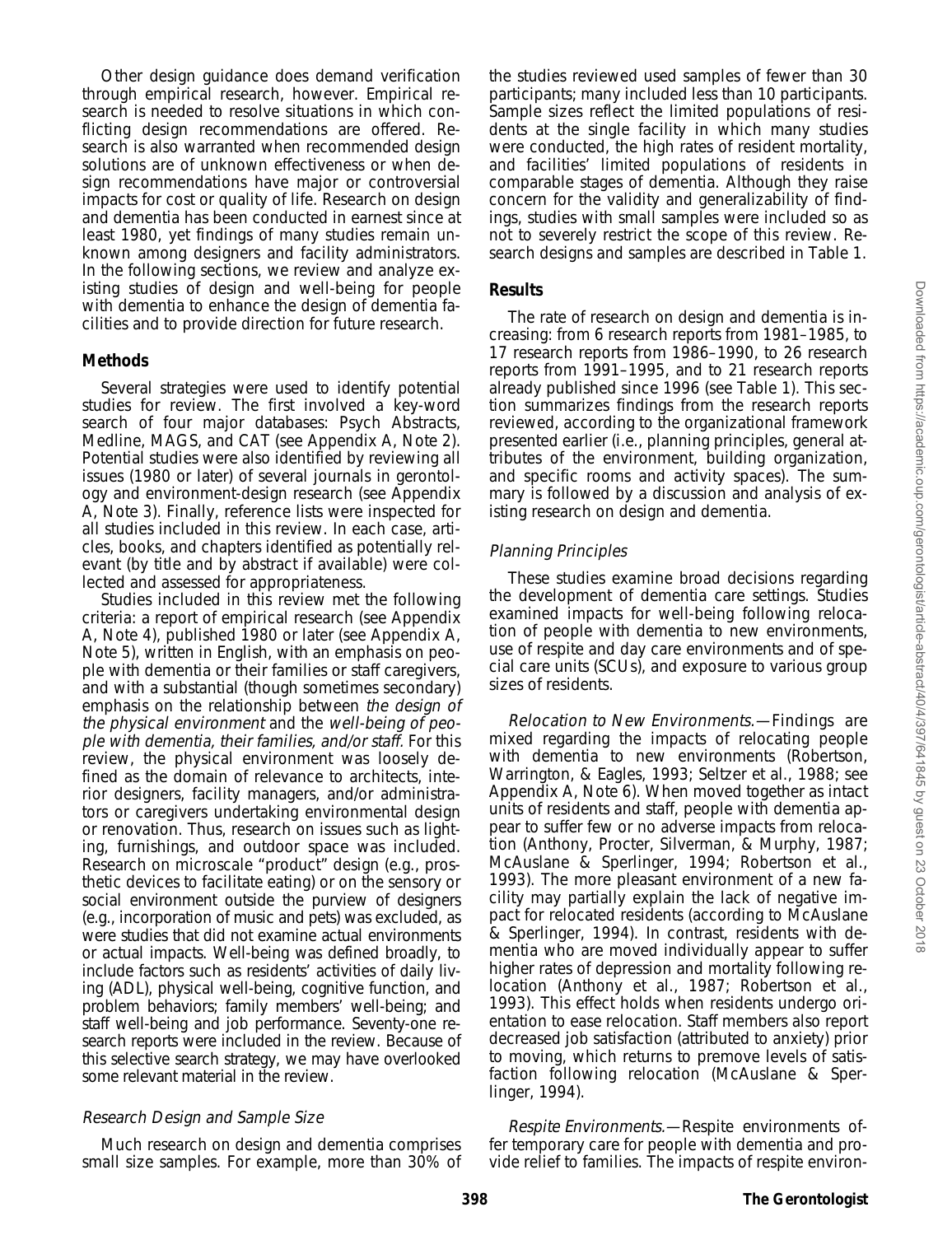| Study                                                              | Focus of study<br>environment <sup>a</sup><br>Concept of | Research<br>design                           | informatior<br>Sample                                                                                                                        | measures of<br>well-being<br>Outcome                                                                                                                                                                                                                                                                                         | environment<br>features<br>Physical                                                                                                                                     | Major finding(s) of environmental<br>mpacts on well-being                                                                                                                                                             |
|--------------------------------------------------------------------|----------------------------------------------------------|----------------------------------------------|----------------------------------------------------------------------------------------------------------------------------------------------|------------------------------------------------------------------------------------------------------------------------------------------------------------------------------------------------------------------------------------------------------------------------------------------------------------------------------|-------------------------------------------------------------------------------------------------------------------------------------------------------------------------|-----------------------------------------------------------------------------------------------------------------------------------------------------------------------------------------------------------------------|
| Annerstedt (1997)                                                  | Environmental<br>comparison<br>Global;                   | experiment<br>Quasi-                         | 29 residents in nursing homes;<br>28 residents <sup>b</sup> in group living;<br>$\frac{e}{\Omega}$<br>293 residents in multi<br>environments | confusion, aggressiveness, depression, anxiety, vocal<br>Residents' ADLs, social dependency, disorientation,<br>disruptions                                                                                                                                                                                                  | shared living area and laundry<br>Group living units: small scale,<br>private living/bedroom                                                                            | Group living had therapeutic impacts<br>on people with dementia,<br>especially in early stages.                                                                                                                       |
| Annerstedt (1994)                                                  | Environmental<br>Global;                                 | experiment<br>Quasi-                         | homes<br>living;<br>28 residents in group I<br>29 residents in nursing                                                                       | emotional, and motor functions; confusion, irritability<br>Residents' physical and social dependence; intellectual<br>anxiety, fear, mood, restlessness                                                                                                                                                                      | shared living area and laundry<br>Group living units: small scale,<br>private living/bedroom,                                                                           | minimized dementia deficits.<br>Group living environments                                                                                                                                                             |
| Annerstedt (1993)                                                  | Environmental<br>comparison<br>comparison<br>Global;     | Longitudinal<br>study                        | 31 residents in nursing homes<br>28 residents in group living;<br>staff members <sup>c</sup><br>relatives <sup>c</sup>                       | Staff job satisfaction, attitudes towards care, knowledge of<br>Residents' brain damage; motor, intellectual, emotional<br>ability; ADLs, dementia symptoms, physical activity,<br>Relatives' emotional strain, attitudes towards care<br>drug usage, cost of care<br>dementia                                               | shared living area and laundry<br>Group living units: small scale,<br>private living/bedroom,                                                                           | residents, reduced emotional strain<br>Group living units were associated<br>among relatives, and increased<br>with decreased deficits among<br>competence and satisfaction<br>among staff.                           |
| Murphy (1987)<br>Anthony, Procter,<br>Silverman, &                 | Environmental<br>services &<br>policies<br>Global;       | experiment<br>Quasi-                         | ents in<br>psychiatric hospitals<br>14 relocated residents<br>39 nonrelocated resid                                                          | memory, sensory deficits, mobility, continence, feeding)<br>Residents' physical health, psychotropic and other drug<br>psychogeriatric dependency (orientation, self-care,<br>usage, disruptive behavior (wandering, treatment<br>compliance, depressed mood, activity level);<br>Relatives' satisfaction with unit and care | Relocation between hospitals                                                                                                                                            | behavior and disorientation among<br>associated with depressive<br>Relocation to a new unit was<br>residents.                                                                                                         |
| Bellelli et al., (1998)                                            | Environmental<br>comparison<br>Global:                   | experiment<br>Quasi-                         | 8 relatives of relocated residents<br>55 residents in 8 SCUs                                                                                 | Residents' cognition, function, behavior, somatic health,<br>use of drugs, use of physical restraints                                                                                                                                                                                                                        | room doors and handrails,<br>neutral wall colors, sound<br>proofing, brightly colored<br>environmental obstacles,<br>SCUs: magnetic locks, no<br>separate activity area | and decreased use of psychotropic<br>reduced behavioral disturbances<br>Residents in SCU demonstrated<br>drugs and physical restraints.                                                                               |
| Gambert (1987)<br>Benson, Cameron,<br>Humbach,<br>Servino, &       | Environmental<br>comparison<br>Global;                   | One group<br>posttest<br>pretest/            | 32 residents in SCU                                                                                                                          | orientation, intellectual behavior, social behavior, social<br>interaction), ADLs, nursing needs<br>Residents' mental and emotional status (including                                                                                                                                                                        | on doors, alarm, double door<br>coded rooms, names/photos<br>SCU: orientation board, color<br>knobs                                                                     | prolonged increases in mental and<br>emotional functioning and ADLs.<br>Residents in SCU demonstrated                                                                                                                 |
| Benvenuti, Ghisla<br>Trabucchi (1997)<br>Frisoni, &<br>Bianchetti, | Environmental<br>comparison<br>Global;                   | One group<br>posttest<br>pretest/            | 16 residents in SCU                                                                                                                          | Residents' cognitive status, ADLs, behavioral ratings,<br>psychotropic drug use, physical restraint use                                                                                                                                                                                                                      | wandering area, activity area,<br>dining room, locked doors,<br>SCU: shared rooms, large<br>wayfinding cues                                                             | demonstrated significant declines<br>in behavioral problems, without<br>Upon relocation to SCU, residents<br>improvements in functional<br>abilities or cognitive status.                                             |
| Chafetz (1991)                                                     | Environmental<br>comparison<br>Global:                   | experiment<br>Quasi-                         | ialized<br>8 residents in nonspec<br>12 residents in SCU;<br>dementia unit                                                                   | Residents' cognitive ability, behavioral appropriateness                                                                                                                                                                                                                                                                     | SCU: outdoor patio, secure exit<br>doors, secure closet and<br>bureau drawers                                                                                           | SCU was associated with little impact<br>on residents' behavior and<br>cognitive function.                                                                                                                            |
| Cleary, Clamon, Price,<br>& Shullaw (1988)<br>Chafetz (1990)       | Environmental<br>Discrete; Design<br>features<br>Global; | experiment<br>experiment<br>Quasi-<br>Quasi- | 30 residents in SCU<br>11 residents in SCU                                                                                                   | incontinence, food consumption, sleep, restraint use,<br>Residents' functional behaviors, agitation, wandering,<br>Residents' actual and attempted door openings                                                                                                                                                             | SCU: shared rooms; tables for<br>Tape strips in front of double,<br>dining in resident rooms;<br>glass exit doors                                                       | Tape grid in front of glass door did not<br>improvements in residents'<br>SCU was associated with<br>reduce exit attempts.                                                                                            |
| Cohen-Mansfield &<br>Werner (1998)                                 | Discrete; Problem<br>comparison<br>behaviors             | experiment<br>Quasi-                         | 11 relatives of residents<br>32 staff members in SCU<br>37 general staff<br>27 residents in nursing home                                     | and trespassing, agitation, mood, pacing and wandering,<br>Residents' location in the unit, body position, exit-seeking<br>Staff knowledge of dementia, satisfaction with work<br>medications, weight, perceptions of unit<br>Relatives' satisfaction with the unit<br>environment                                           | no TVs, radios, or telephones<br>neutral colors, decorations;<br>Enhanced nursing home,<br>incorporating visual,                                                        | Enhanced nursing home environment<br>functioning, including reductions<br>in weight loss, agitation, restraint<br>use, and wandering. Family and<br>staff were satisfied with the SCU<br>was associated with positive |
|                                                                    |                                                          |                                              | 23 relatives of residents<br>29 staff members in nursing home                                                                                | Preferences for modified environments<br>confusion                                                                                                                                                                                                                                                                           | olfactory, and auditory stimuli<br>to simulate home or nature<br>environment                                                                                            | impacts on the behavior and mood<br>relatives also preferred enhanced<br>of residents who pace; staff and<br>environments                                                                                             |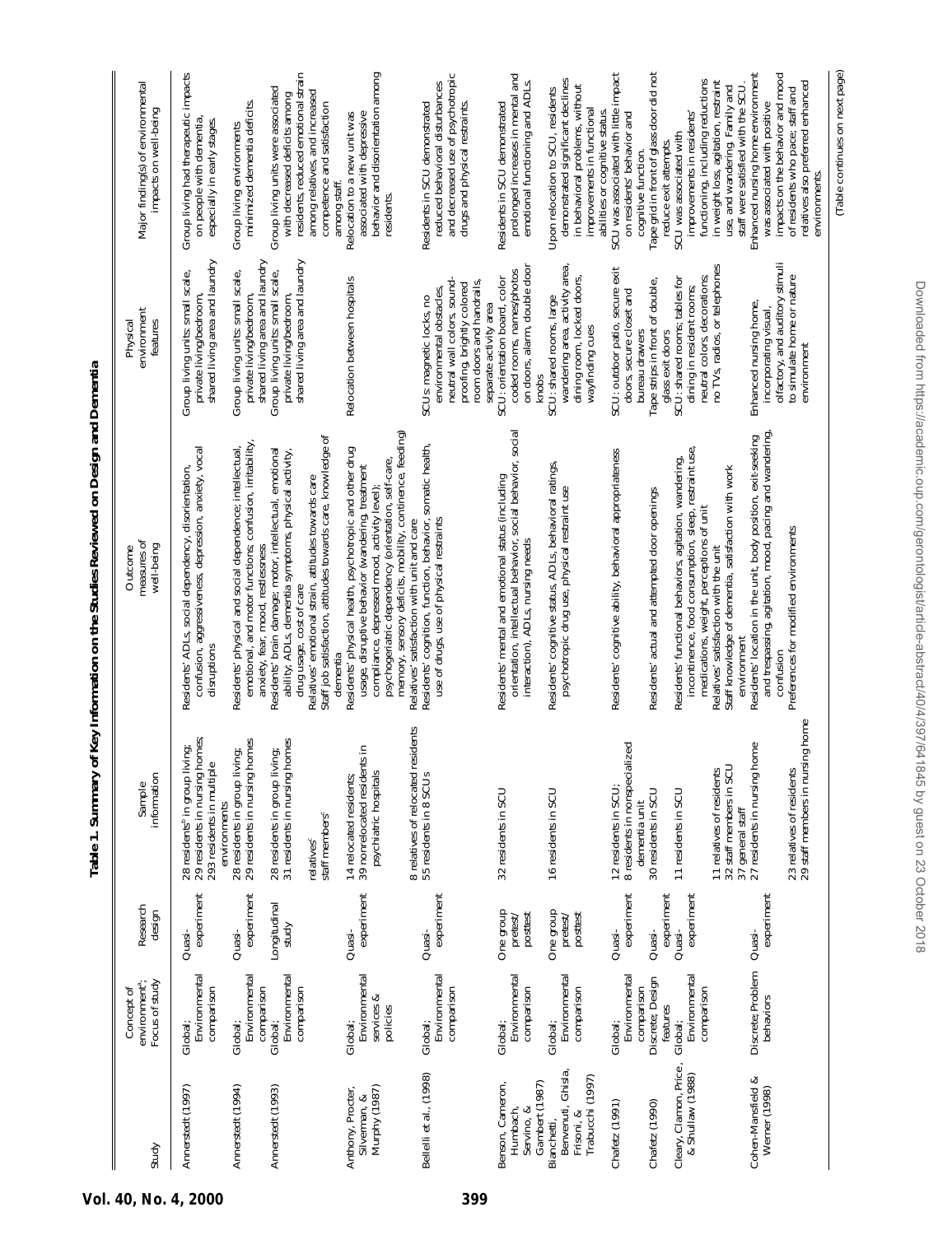Noninstitutional dining arrangements Signs improved residents' orientation, environment (i.e., orientation aids, Noninstitutional dining arrangements Residents' agitation Location in the unit Agitation of residents was associated with residents' location in the unit with residents' location in the unit. Conditioning residents to respond to Ease of toileting was associated with environment (i.e., orientation aids, Agitation of residents was associated with group living unit design that Signs improved residents' orientation Visual barriers significantly reduced Resident orientation was associated with group living unit design that<br>facilitates perception without Conditioning residents to respond to attempts.<br>Ease of toileting was associated with Visual barriers significantly reduced Resident orientation was associated reducing "communication area." communication among residents. communication among residents. reducing "communication area." significant impacts on residents' when used in combination with significant impacts on residents'<br>functional and cognitive status. when used in combination with functional and cognitive status. improved eating behavior and improved eating behavior and behavior, cognitive skills, and behavior, cognitive skills, and stimuli reduced residents' exit stimuli reduced residents' exit asi- 8 residents in public mental Residents' exit attempts Tape grids on the floor in front of Tape grid barriers in front of exit doors the pop exit doors to the floor in front of exit doors reduced residents' exit doors increased number and size of working in a high stimulation facilitates perception without attempts.<br>Tape grid barriers in front of exit increased number and size of working in a high stimulation recreational materials, reality recreational materials, reality SCUs were not associated with doors reduced residents' exit SCUs were not associated with Morale was higher among staff Morale was higher among staff improvements in residents' improvements in residents' Major finding(s) of Major finding(s) of environmental environmental residents' exit attempts. residents' exit attempts. SCU was associated with SCU was associated with impacts on well-being affective responses. affective responses. orientation training orientation training bathrooms. bathrooms. room at small tables with family locked doors, personalization, shapes)<br>Tape grids on the floor in front of<br>exit doors room at small tables with family locked doors, personalization, asi- 105 residents in group living units Residents' confusion, disorientation<br>experiment the space of space of space of space, lighting, noise, size of size of arrangements (dining in coffee arrangements (dining in coffee Residents' orientation ability Large, 3-D ward signs and large :kinson, McLain- Discrete; Design One group 7 residents in SCU Residents' exit attempts<br>Kark, & Marshall- features pretest/ pretest/ pretest/ pretest/ pretest/ pretest pretest pretest pretest/ with<br>Baker (1995) space, lighting, noise, size of SCU: single and double rooms, Large, 3-D ward signs and large Alarmed emergency exit doors, SCU: single and double rooms, with closed miniblinds over appearance and furnishings feeding of residents, special High stimulation environment, Staff attitudes, morale High stimulation environment, appearance and furnishings SCUs: locked exit with alarm, feeding of residents, special asi- 3 residents in long-term care Residents' exit attempts Supernormal supernormal stimuli (i.e., brightly colored cardboard facility facility facility colored cardboard brightly colored cardboard windows, cloth cover over SCUs: locked exit with alarm, rounded edge furnishings, materials, orientation aids Number, size, and design of arrangement, recreational rounded edge furnishings, dining set up for optional Number, size, and design of arrangement, recreational materials, orientation aids Building layouts, amount of activity rooms, staff desk style service, bright lights) dining set up for optional activity rooms, staff desk placed to monitor egress with sociopetal furniture with sociopetal furniture style service, bright lights) placed to monitor egress Supernormal stimuli (i.e. environment environment hallways, homelike Noninstitutional dining Residents' eating behavior, communication, activity levels Noninstitutional dining hallways, homelike music, dining area Physical music, dining area features ocation in the unit pictorial signs pictorial signs toilet rooms toilet rooms panic bar Residents' cognitive ability, depression, arousal, orientation, Residents' cognitive ability, depression, arousal, orientation, Residents' eating behavior, communication, activity levels behaviors, ambulation, mood, activity limitation, family<br>contacts, activity participation, ADLs, satisfaction with<br>the environment, medical symptoms, sleeping, safety behaviors, ambulation, mood, activity limitation, family contacts, activity participation, ADLs, satisfaction with the environment, medical symptoms, sleeping, safety combativeness, ambulation, incontinence, dressing,<br>cognitive skills, withdrawal, hallucinations combativeness, ambulation, incontinence, dressing, Residents' hostility, agitation, appetite, self-feeding, 12 residents in SCU Residents' hostility, agitation, appetite, self-feeding, Relatives' perceptions of resident toileting issues Relatives' perceptions of resident toileting issues cognitive skills, withdrawal, hallucinations Staff perceptions of resident toileting issues<br>Staff attitudes, morale Staff perceptions of resident toileting issues Residents' toileting behavior and issues Residents' toileting behavior and issues measures of measures of well-being 105 residents in group living units Residents' confusion, disorientation Outcome precautions, social activities precautions, social activities Residents' orientation ability Residents' exit attempts Residents' exit attempts Residents' exit attempts Residents' agitation Clients with dementia in day care Clients with dementia in day care 29 staff members in two geriatric 29 staff members in two geriatric 21 residents in psychogeriatric 120 residents in skilled nursing 120 residents in skilled nursing Experiment 21 residents in psychogeriatric 24 residents in long-term care Survey 24 residents in long-term care 6 residents in psychogeriatric 6 residents in psychogeriatric 79 residents in health related 79 residents in health related 3 residents in long-term care ward (19 with dementia) ward<br>2 residents in "old people's 2 residents in "old people's 8 residents in public mental ward (19 with dementia) 13 day care staff members 13 day care staff members nformation information Sample 49 residents in SCUs 49 residents in SCUs 12 residents in SCU psychiatry units 7 residents in SCU psychiatry units program<sup>c</sup> facilities facilities l6 relatives 16 relatives hospital facility facility home" experiment experiment experiment experiment experiment Ethnographic **Ethnographic** Longitudinal and quasi-.ongitudinal sectional Research One group<br>pretest/ **Experiment** sectional Experiment One group Experiment One group pretest design posttest posttest survey study study Survey Quasi-Discrete; Problem Quasi-Quasi-Cross-Discrete; Problem Discrete; Problem Discrete; Problem Discrete; Problem Hanley (1981) Discrete; Problem Hussian (1982/83) Discrete; Problem Discrete; Problem Discrete: Design Environmental Environmental Environmental Discrete; Design Discrete; Design Discrete; Design Discrete: Design Environmental Discrete: Design Discrete: Design Environmental Environmental -ocus of study environment<sup>a</sup> environment<sup>a</sup>; Focus of study Concept of comparison comparison comparison comparison comparison comparison behaviors behaviors behaviors behaviors behaviors behaviors behaviors behaviors features features features features Jones (1998) Global; Global; Global; Global; Greene, Asp, & Crane Elmståhl, Annerstedt, Greene, Asp, & Crane Weiner, Monaco, Ronch, & Vickers Kark, & Marshall-Elmståhl, Annerstedt Weiner, Monaco, Ronch, & Vickers (1990)<br>Dickinson, McLain-Kark, & Marshall-Werner, & Marx Dickinson, McLain-& Åhlund (1997) Werner, & Marx & Åhlund (1997) Hutchinson, Leger-Götestam & Melin Götestam & Melin Hutchinson, Leger-Krall, & Wilson Krall, & Wilson Cohen-Mansfield, Hussian (1982/83) Hussain & Brown Cohen-Mansfield Hussain & Brown Holmes, Teresi, Baker (1995) Holmes, Teresi Hanley (1981) Jones (1998) (1990) (1987) (1985) (1987) (1996) Study

Table 1. Summary of Key Information on the Studies Reviewed on Design and Dementia (Continued) **Table 1. Summary of Key Information on the Studies Reviewed on Design and Dementia (Continued )** (Table continues on next page) (Table continues on next page)

(mirrors, clocks, signposts, reality orientation boards)

(mirrors, clocks, signposts,<br>reality orientation boards)

Downloaded from https://academic.oup.com/gerontologist/article-abstract/40/4/397/641845 by guest on 23 October 2018

Downloaded from https://academic.oup.com/gerontologist/article-abstract/40/4/397/641845 by guest on 23 October 2018

orientation programs) compared with staff in a traditional ward.

with staff in a traditional ward.

orientation programs) compared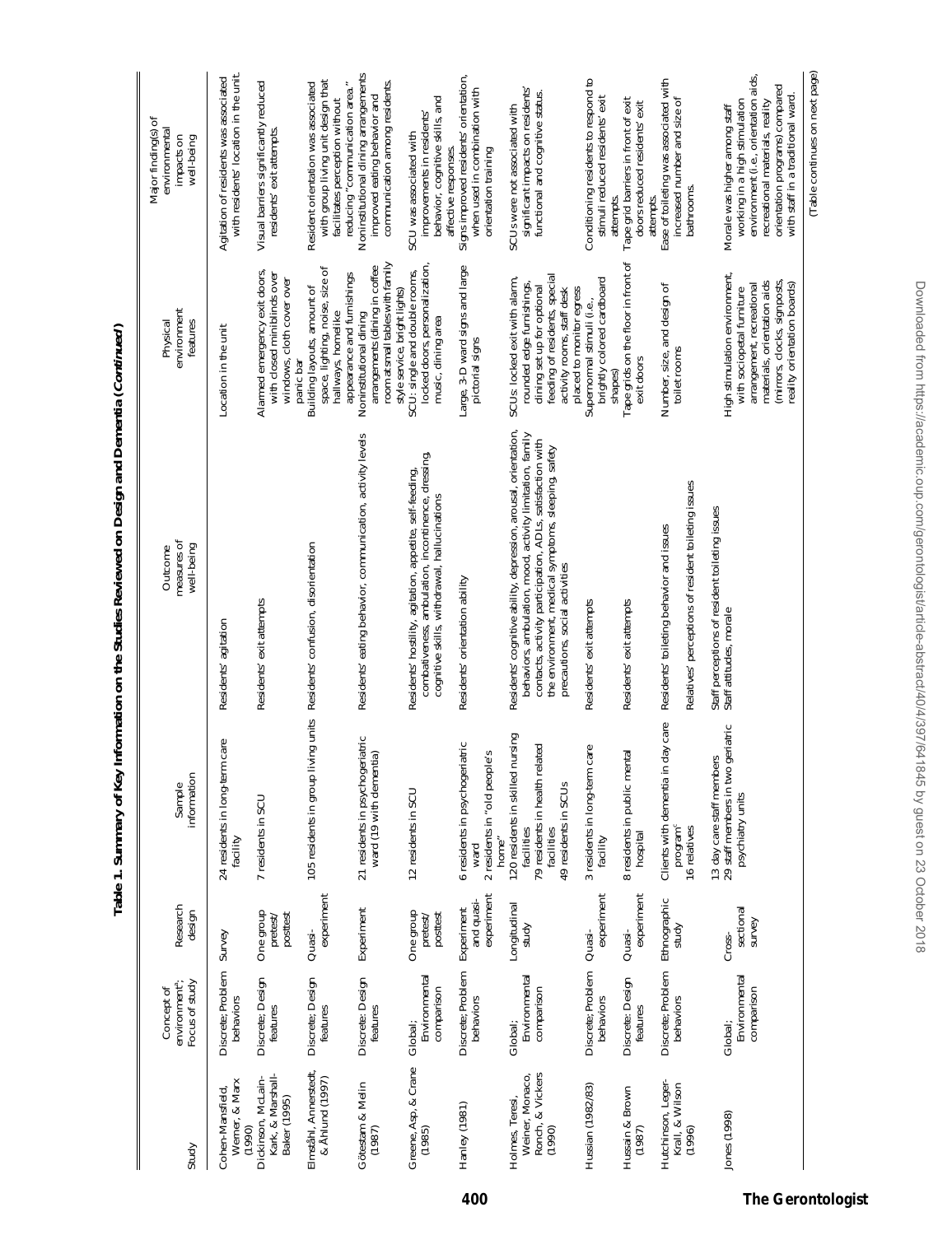Downloaded from https://academic.oup.com/gerontologist/article-abstract/40/4/397/641845 by guest on 23 October 2018 Downloaded from https://academic.oup.com/gerontologist/article-abstract/40/4/397/641845 by guest on 23 October 2018

(Table continues on next page)

(Table continues on next page)

|                      |                                                                         |                                                                         |                                               |                                                                                                                                                                    | Table 1. Summary of Key Information on the Studies Reviewed on Design and Dementia (Continued)                                                                                                                          |                                                                                                                                                                                                                                      |                                                                                                                                                                                                                                                                       |
|----------------------|-------------------------------------------------------------------------|-------------------------------------------------------------------------|-----------------------------------------------|--------------------------------------------------------------------------------------------------------------------------------------------------------------------|-------------------------------------------------------------------------------------------------------------------------------------------------------------------------------------------------------------------------|--------------------------------------------------------------------------------------------------------------------------------------------------------------------------------------------------------------------------------------|-----------------------------------------------------------------------------------------------------------------------------------------------------------------------------------------------------------------------------------------------------------------------|
| Vol. 40, No. 4, 2000 | Study                                                                   | Focus of study<br>environment <sup>a</sup><br>Concept of                | Research<br>design                            | information<br>Sample                                                                                                                                              | measures of<br>well-being<br>Outcome                                                                                                                                                                                    | environment<br>Physical<br>features                                                                                                                                                                                                  | Major finding(s) of<br>environmental<br>impacts on<br>well-being                                                                                                                                                                                                      |
|                      | Kuremyr, Leissner,<br>& Norberg (1992)<br>Kihlgren, Bråne,<br>Karlsson, | Environmental<br>comparison<br>Global;                                  | experiment<br>Quasi-                          | ve living<br>I home<br>5 residents in collectiv<br>5 residents of nursing<br>relatives <sup>c</sup><br>home<br>staff <sup>e</sup>                                  | Residents' mental and somatic health: orientation, motor<br>functions, vision, hearing, speech, ADLs, behavioral<br>disturbance, work load, psychiatric symptoms<br>Perceptions of residents, residents' living         | Collective living home: separate<br>furniture, rooms for common<br>apartments with own<br>activities                                                                                                                                 | were more accepting of residents'<br>behavior in collective living than in<br>demonstrated better social abilities,<br>more alertness, reduced depression,<br>residents in a nursing home. Staff<br>and more disturbances, than did<br>Residents in collective living |
|                      | Koss & Gilmore<br>(1998)                                                | Discrete; Design<br>features                                            | experiment<br>Quasi-                          | 13 residents in dementia unit                                                                                                                                      | Residents' amount of food intake, amount of help needed<br>eating, agitation                                                                                                                                            | mats, dishes, and so forth for<br>Increased light intensity, high<br>contrast tablecloth, place                                                                                                                                      | increased food eaten and reduced<br>Heightened contrast and increased<br>light were associated with<br>nursing home.                                                                                                                                                  |
|                      | Kovach & Meyer-<br>Arnold (1996)                                        | Discrete; Problem<br>behaviors                                          | sectional<br>Cross-                           | program<br>15 clients in day care<br>18 residents in SCU                                                                                                           | Residents' behavior (especially agitation) during bathing,<br>caregiver behavior during bathing                                                                                                                         | Physical features in and outside<br>bathing, tubs versus showers<br>the bathroom that impact<br>dining                                                                                                                               | Environmental (and other) features are<br>associated with increased agitation<br>agitation among residents.<br>during bathing.                                                                                                                                        |
|                      | Lawton, Liebowitz, &<br>Charon (1970)                                   | Environmental<br>comparison<br>Global;                                  | experiment<br>survey<br>Quasi-                | long-term<br>6 new residents (including one<br>original) in SCU<br>9 original residents in<br>care,                                                                | Residents' mental status, number of personnel present, staff-<br>to-resident interaction, resident-to-resident interaction,<br>self-maintaining behavior, active interest, location of<br>resident, excursions off unit | personal belongings), defined<br>(bright colors, pattern, bird<br>noises, planter, space for<br>noninstitutional design<br>SCU: private rooms,                                                                                       | range of behavior among residents.<br>increased mobility, and increased<br>SCU was associated with decreased<br>personal interactions, decreased<br>self-maintaining behavior,                                                                                        |
| 401                  | Lawton, Fulcomer, &<br>Kleban (1984)                                    | Environmental<br>comparison<br>discrete;<br>Global &                    | occupancy<br>evaluation<br>Post-              | 134 relatives of long-term care<br>80 staff members in long-term<br>86 relatives of SCU residents<br>56 residents in SCU<br>residents<br>care unit                 | Relatives' assessment of old and new building<br>Staff assessment of old and new building<br>Residents' location and social behavior                                                                                    | SCU: bright room decor, color<br>coding, graphics, large<br>orienting stimuli, large<br>social space<br>central area                                                                                                                 | decreased pathological behaviors,<br>behaviors among residents. SCU<br>and decreased self-maintenance<br>SCU design was associated with<br>increased therapeutic impact<br>design was associated with                                                                 |
|                      | Lovell, Ancoli-Israel,<br>& Gevirtz (1995)                              | Discrete; Design<br>features                                            | experiment<br>Quasi-                          | 6 residents in skilled nursing<br>60 staff members in SCU<br>facility                                                                                              | Residents' agitation                                                                                                                                                                                                    | Exposure to bright light                                                                                                                                                                                                             | resident agitation, with greatest<br>impacts on residents in mid-to<br>increased visits from relatives.<br>Exposure to bright light reduced<br>late-stage dementia.                                                                                                   |
|                      | Lyman (1989)                                                            | Environmental<br>comparison<br>Global;                                  | experiment<br>Quasi-                          | staff at day care center for demen-<br>tia and nondementia clients <sup>c</sup>                                                                                    | Staff stress and quality of caregiving                                                                                                                                                                                  | Relocation of day care center to<br>enhanced facility (safety and<br>enclosed garden, therapy<br>surveillance features,                                                                                                              | with positive and negative changes<br>enhanced facility was associated<br>in the nature of staff stress and<br>Relocation of day care center to                                                                                                                       |
|                      | Silverman (1999)<br>Mayer & Darby<br>McAllister &<br>(1991)             | Environmental<br>Discrete; Design<br>comparisons<br>features<br>Global; | experiment<br>Ethnographic<br>study<br>Quasi- | 8 residents in personal care home<br>Population of personal care home<br>of 59 residents,<br>9 residents in psychogeriatric<br>8 residents in nursing home<br>ward | Residents' experience of community, participation in<br>activities, social networks and relationships, roles<br>Residents' exit attempts                                                                                | wandering path and common<br>groups of residents, private<br>rooms, kitchenette, dining<br>mirror in front of exit door<br>Placement of mirror, reverse<br>room, living room, patio,<br>Personal care home: small<br>rooms)<br>rooms | responsiveness to the environment<br>Mirror in front of exit door reduced<br>Personal care home was associated<br>and with community building.<br>residents' exit attempts.<br>with increased resident<br>quality of care.                                            |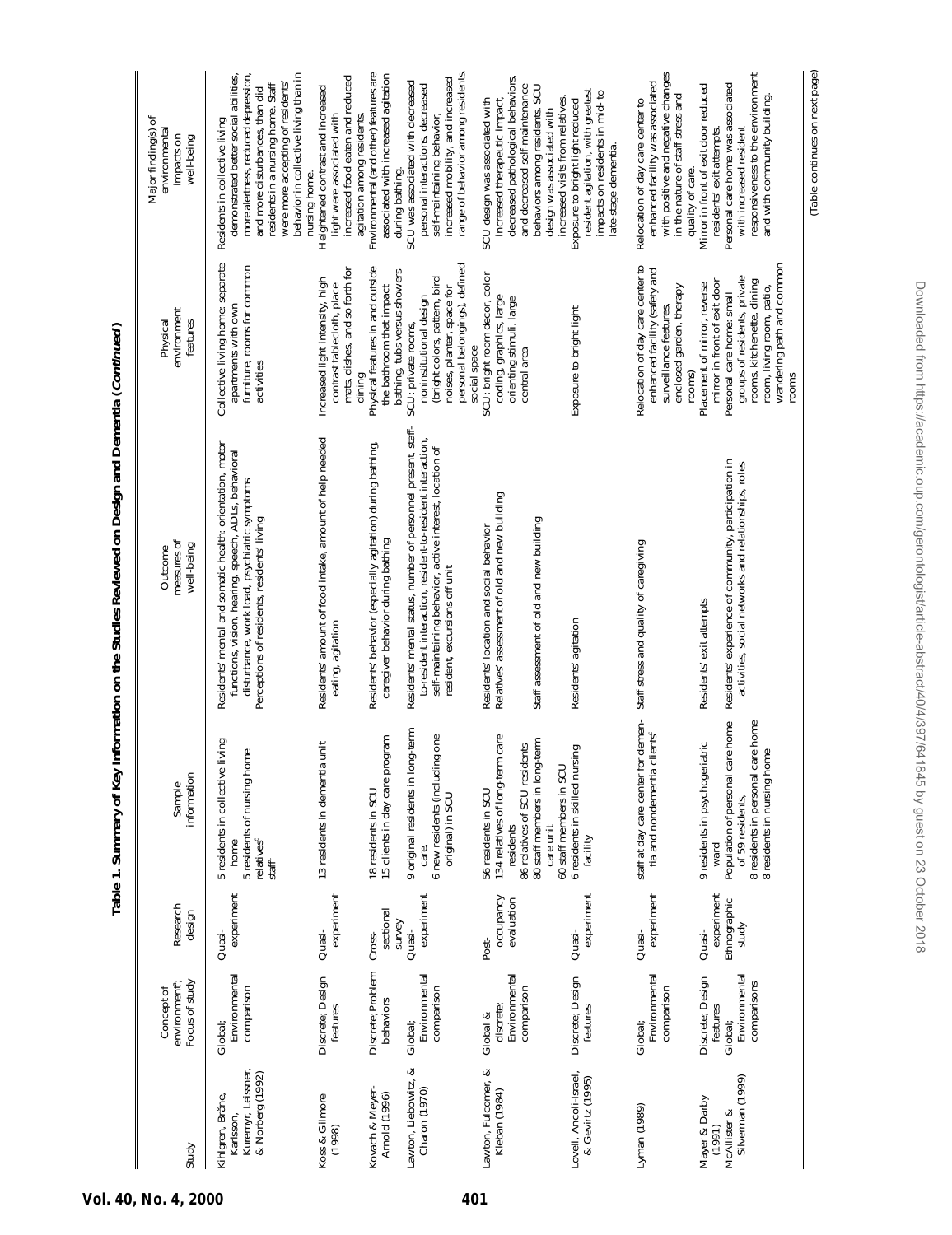evidence of changes in behavioral Noninstitutional dining arrangements Use of outdoor environments reduced organizational and physical factors and private residents rooms of SCU Noninstitutional dining arrangements time, reduced day sleep time, and time, reduced day sleep time, and Use of outdoor environments reduced organizational and physical factors and private residents rooms of SCU evidence of changes in behavioral incidents and aggressive behavior in SCU limit therapeutic potential. Institutional tub was associated with asi- 22 residents in SCU Residents' agitation levels, exiting behavior Unlocking door to secure out over access to a secure outdoor area rea Free access to a secure outdoor area Free access to a secure outdoor area decreas incidents and aggressive behavior in SCU limit therapeutic potential. refrigerators greatly increased the Free access to a secure outdoor area dissatisfaction prior to relocation. communication among residents. SCU was associated with enhanced SCU was associated with enhanced Small group size, small facility size, Institutional tub was associated with refrigerators greatly increased the dependency or in the number of problem behaviors. Staff initially problem behaviors. Staff initially dissatisfaction prior to relocation. communication among residents. social interaction and friendship social interaction and friendship SCU displayed improvements in dependency or in the number of Small group size, small facility size, SCU displayed improvements in Residents relocated to low density formation among residents, but Residents relocated to low density Exposure to bright light increased Exposure to bright light increased formation among residents, but improved eating behavior and residents' total and night sleep residents' total and night sleep Closed SCU was associated with improved eating behavior and Closed SCU was associated with resistance, and is regarded as improved functioning among improved functioning among resistance, and is regarded as disruptive and nondisruptive Relocated residents showed no disruptive and nondisruptive Closet modifications enhanced Relocated residents showed no Closet modifications enhanced<br>residents' independence in decreased residents' agitated reduced behavior disorders. reduced behavior disorders. residents' independence in were evaluated as positive resident apprehension and resident apprehension and dressing.<br>Neither visible nor accessible Neither visible nor accessible incidences of independent were evaluated as positive incidences of independent snacking among residents. snacking among residents. Major finding(s) of Major finding(s) of environmental environmental reported increased job reported increased job impacts on well-being among residents. among residents. unfamiliar unfamiliar. residents. behavior. residents. behavior. behavior. behavior. features. kitchen; wandering area, views to outdoors, day light, religious kitchen; wandering area, views to outdoors, day light, religious Exposure to morning bright light Exposure to morning bright light private rooms and bathrooms private rooms and bathrooms SCU: small group size; clustered SCU: small group size; clustered private rooms and bathrooms Residents' disruptive and nondisruptive behavior Group size, overall facility size, private rooms and bathrooms Glass-door and dormitory-style Low density SCU: small group Group size, overall facility size, Glass-door and dormitory-style<br>refrigerators with snacks, in Low density SCU: small group refrigerators with snacks, in asi- 8 residents in SCU Residents in SCU Residents' ability to dress independently, staff assistance in a Closet modification: presents only clothes to be worn, in the synchistication: presents only clothes to be worn, in Open versus closed dementia Closet modification: presents<br>only clothes to be worn, in Open versus closed dementia psychogeriatric ward to a psychogeriatric ward to a community nursing home community nursing home size, overall facility size, Therapeutic and traditional Therapeutic and traditional dining and living rooms, size, overall facility size, dining and living rooms, Bathing environment and Bathing environment and Unlocking door to secure corner, common areas outdoor environments outdoor environments corner, common areas Residents' eating behavior, communication Noninstitutional dining Noninstitutional dining anvironment environment Physical features appropriate order appropriate order resident kitchens resident kitchens Relocation from a Relocation from a arrangements arrangements outdoor area equipment therapy unit Residents' behavior (language, social interaction, attention, 11 residents in SCU Residents' behavior (language, social interaction, attention, Residents' ability to dress independently, staff assistance in Staff assessment of buildings, perceptions of density and of Staff assessment of buildings, perceptions of density and of Residents' bathing habits; bathing safety; bathing problem Residents' bathing habits; bathing safety; bathing problem orientation, motor coordination, incontinence, eating, Relatives' assessment of buildings, perceptions of density Relatives' assessment of buildings, perceptions of density 22 residents in SCU Residents' independent selection of snacks and snacking orientation, motor coordination, incontinence, eating, Residents' independent selection of snacks and snacking Residents' incidents (falls, injuries, aggression, missing, Residents' incidents (falls, injuries, aggression, missing, Residents' behavioral dependence, problem behaviors Residents' behavioral dependence, problem behaviors Residents' sleep time, behavior disorders, melatonin Residents' sleep time, behavior disorders, melatonin Residents' experience of dining, social interaction, Residents' experience of dining, social interaction, Staff perceptions of bathing and bathing problems Staff perceptions of bathing and bathing problems Residents' disruptive and nondisruptive behavior behavior, especially aggression and agitation behavior, especially aggression and agitation Staff behavior and attitudes towards residents Staff behavior and attitudes towards residents Residents' eating behavior, communication Residents' agitation levels, exiting behavior homelikeness, interactions with staff homelikeness, interactions with staff measures of measures of well-being Outcome other), time spent outdoors other), time spent outdoors dressing, and grooming) dressing, and grooming) and of private rooms and of private rooms Staff job satisfaction Staff job satisfaction secretion levels secretion levels private rooms private rooms dressing choices Residents in five SCUs (each with Residents in five SCUs (each with 10 residents without dementia in 10 residents without dementia in 14 residents relocated from high 9 relatives of residents relocated 9 relatives of residents relocated from high to low density SCU density long-term care to low 39 residents relocated from one experiment 39 residents relocated from one high density long-term care 14 residents relocated from high density long-term care to low from high to low density SCU 21 residents in psychogeriatric Experiment 21 residents in psychogeriatric 14 residents in psychogeriatric Experiment 14 residents in psychogeriatric 11 residents remaining in high high density long-term care 11 residents remaining in high community nursing home 12 primary care staff in SCU experiment 15 residents relocated to community nursing home ward (19 with dementia) ward (19 with dementia) 12 primary care staff in SCL 12 residents remaining in 12 residents remaining in 9 relocated staff members 9 relocated staff members 15 residents relocated to psychogeriatric ward Sample<br>nformation psychogeriatric ward information psychiatric hospital 19 staff not relocated psychiatric hospital 19 staff not relocated 22 residents in SCU 11 residents in SCU 22 residents in SCU 22 residents in SCU 22 residents in SCU 25-31 residents) 25–31 residents) Ethnography 22 residents in SCL 22 residents in SCL 8 residents in SCU I6 relocated staff unit to another 16 relocated staff unit to another density SCU<sub>s</sub> density SCUs density unit density unit Staff in SCU Staff in SCL ward One-shot case One-shot case experiment experiment experiment experiment intervention intervention Longitudinal Longitudinal Longitudinal Ethnography Discrete; Problem Longitudinal Research sectional sectional design One group One group Experiment Experiment pretest/ posttest survey study study study Quasi-Cross-Quasi-Quasi-Quasi-Discrete; Problem Environmental Environmental Discrete; Design Discrete; Design Discrete; Design Discrete; Design Discrete; Design Discrete; Design Discrete; Design Discrete; Design environmental case only)<br>Discrete; Design Discrete; Design Discrete; Design Discrete; Design Discrete; Design Discrete; Design Discrete; Design Discrete; Design Environmental Environmental environmental Moore (1999) Global; Implied ocus of study Focus of study Global; Implied (though one environmenta comparison comparison (though one Concept of comparison comparison services & services & behaviors behaviors policies features features features features features features features features Global; Global; Hozumi, Hori, & Sperlinger (1994) Sperlinger (1994) Takahashi (1994) Takahashi (1994) Namazi & Johnson<br>(1992c) Hozumi, Hori, & Namazi & Johnson Namazi & Johnson Namazi & Johnson Namazi & Johnson<br>(1992b) Namazi & Johnson Namazi & Johnson Fitzwater (1989) Fitzwater (1989) Melin & Götestam Namazi & Johnson Morgan & Stewart Morgan & Stewart Melin & Götestam Mishima, Okawa, Mishima, Okawa, Morgan & Stewart Morgan & Stewart Moony & Nicell Moony & Nicell McCracken & Hishikawa, McAuslane & McCracken & Hishikawa, McAuslane & Moore (1999) (1992a) (1999) (1981) (1992) (1998) (1996) Study

# Table 1. Summary of Key Information on the Studies Reviewed on Design and Dementia (Continued) **Table 1. Summary of Key Information on the Studies Reviewed on Design and Dementia (Continued )**

(Table continues on next page)

(Table continues on next page)

Downloaded from https://academic.oup.com/gerontologist/article-abstract/40/4/397/641845 by guest on 23 October 2018

Downloaded from https://academic.oup.com/gerontologist/article-abstract/40/4/397/641845 by guest on 23 October 2018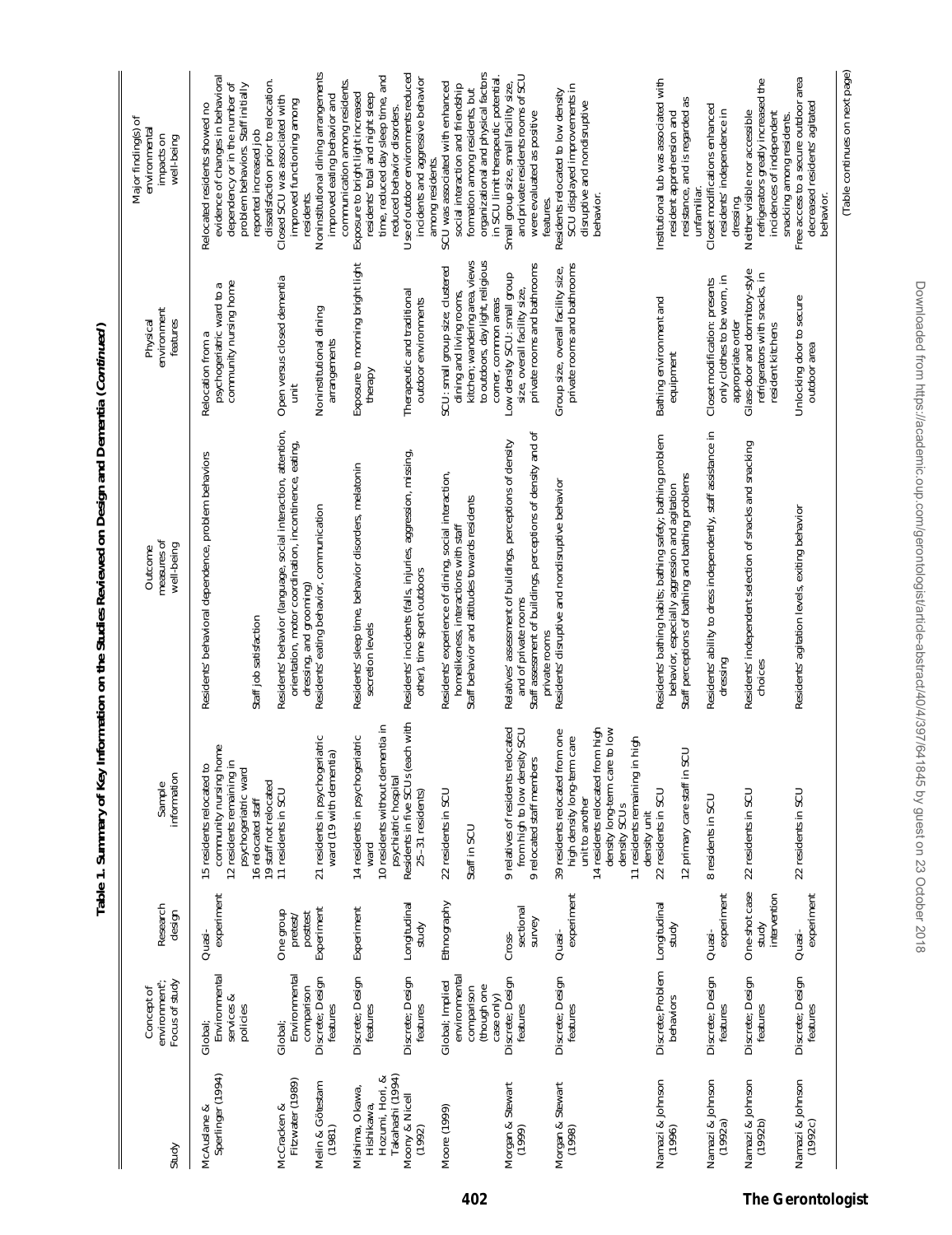**Vol. 40, No. 4, 2000 403 Table 1. Summary of Key Information on the Studies Reviewed on Design and Dementia (Continued )** Study Concept of environmenta; Focus of study Research design Sample information Outcome measures of well-being Physical environment features Major finding(s) of environmental impacts on well-being Namazi & Johnson (1992d) Discrete; Design features Quasi- experiment 12 residents in SCU Residents' distractions and focus on task Cloth barriers used to create activity areas Environmental barriers were associated with reduced visual and auditory distractions and increased focus in attention among residents. Namazi & Johnson (1991a) Discrete; Design features Experiment 14 residents in SCU Residents' frequency and appropriateness of toilet use Curtains surrounding toilet in lieu of doors Visual access to toilets increased residents' use of toilets. Namazi & Johnson (1991b) Discrete; Design features Quasi- experiment 44 residents in two SCUs Residents' ability to locate and use the toilet Signage with various words, symbols to indicate "toilet" Verbal and pictorial signage increased residents' ability to locate the toilet. Namazi, Rosner, & Calkins (1989) Discrete; Design features Quasi- experiment 9 residents in SCU Residents' exit attempts Tape grids in front of exit doors, cloth cover over panic bar, disguise of door knob (paint, knob cover) Cloth covers on door knobs decreased residents' exit attempts. Namazi, Rosner, & Rechlin (1991) Discrete; Design features Experiment 10 residents in SCU Residents' identification of their rooms Display cases outside residents' rooms, with and without personally meaningful memorabilia Display cases with meaningful memorabilia increased residents' identification of rooms. Negley & Manley (1990) Discrete; Design features Quasi- experiment Residents in 47-bed SCU Residents' assaultive behavior Relocation of dining to two day rooms on dementia unit Residents' assaultive behavior decreased following relocation of dining to the dementia unit. Nelson (1995) Discrete; Problem behaviors Ethnographic study Residents in 59-bed skilled nursing facility Residents' disruptive behavior Environmental stressors, including loud noise, crowds of people, frightening images, associated with orientation, social discontentedness among residents discontentedness among residents. associated with orientation, social information were associated with information were associated with increased mortality for residents who were relocated individually. Residents' assaultive behavior was increased mortality for residents who were relocated individually Building configuration and type of Building configuration and type of Simple building configuration and Simple building configuration and Nine months after adoption, most associated with environmental Nine months after adoption, most Functional decline rates for SCU residents were comparable to residents were comparable to Functional decline rates for SCU facility were associated with evaluated by relatives as still Relocation was associated with Relocation was associated with facility were associated with those for non-SCU residents. evaluated by relatives as still orientation among residents orientation among residents. those for non-SCU residents. Environmental features were Environmental features were home modifications were home modifications were disturbance, apathy, and disturbance, apathy, and explicit environmental explicit environmental resident orientation. resident orientation. effective. stressors. board, raised toilet seat, bidet, space, personalization, light, Home modifications, including Relatives' evaluation of effectiveness of modifications Home modifications, including board, raised toilet seat, bidet Relocation of residents as units Residents' mortality as units space, personalization, light, handrail, reality orientation Residents' wayfinding ability Building complexity, decision handrail, reality orientation changes<br>Building complexity, decision environmental information SCUs: Overall environmental SCUs: Overall environmental cleanliness, homelikeness, grab bar, bath modications quiet, territoriality, private quiet, territoriality, private cleanliness, homelikeness, grab bar, bath modications environmental information points, number of zones, Access to outdoors, private points, number of zones, Access to outdoors, private rooms, room size, room rooms, room size, room color coding, signage color coding, signage Residents' spatial orientation, wayfinding Building configuration, Building configuration, lighting, stimulation lighting, stimulation quality, including quality, including or individually entertainment or individually entertainment Relatives' evaluation of effectiveness of modifications Residents' functional status, weight, ADL function, 77,337 residents in 841 SCUs and Residents' functional status, weight, ADL function, Residents' apathy, social disturbance, orientation, 79 residents in 13 residential care Residents' apathy, social disturbance, orientation,<br>homes cognitive performance, behavior problems cognitive performance, behavior problems Residents' spatial orientation, wayfinding discontentedness, agitation, smiling Residents' wayfinding ability Residents' mortality 77,337 residents in 841 SCUs and 79 residents in 13 residential care wards relocated as intact units 104 residents in 6 group homes experiment 73 residents in psychogeriatric wards relocated as intact units 104 residents in 6 group homes nursing homes in four states 47 residents in psychogeriatric wards relocated individually 73 residents in psychogeriatric 47 residents in psychogeriatric wards relocated individually nursing homes in four states 12 caregivers of people with 12 caregivers of people with and 7 communal homes and 7 communal homes 14 people with dementia Experiment 14 people with dementia 28 healthy older adults 28 healthy older adults dementia, at home dementia, at home experiment Longitudinal Longitudinal sectional sectional sectional sectional Experiment research Evaluation **Evaluation** survey survey study Quasi-Cross-Cross-Discrete; Problem Netten (1989) Discrete; Problem Discrete; Problem Discrete; Problem Environmental Discrete; Design Environmental Environmental Discrete; Design Environmental features and Netten (1993) Discrete; Both features and comparison Discrete; Both comparison services & services & behaviors behaviors behaviors behaviors behaviors behaviors problem features policies design Global: Phillips et al., (1997) Global; Global; Phillips et al., (1997) Passini, Rainville, Joanette (1998) Passini, Rainville, Joanette (1998) Warrington, & Warrington, & Marchand, & Marchand, & Eagles (1993) Pynoos & Ohta Eagles (1993) Pynoos & Ohta Netten (1993) Netten (1989) Robertson, Robertson, (1991)

(Table continues on next page)

(Table continues on next page)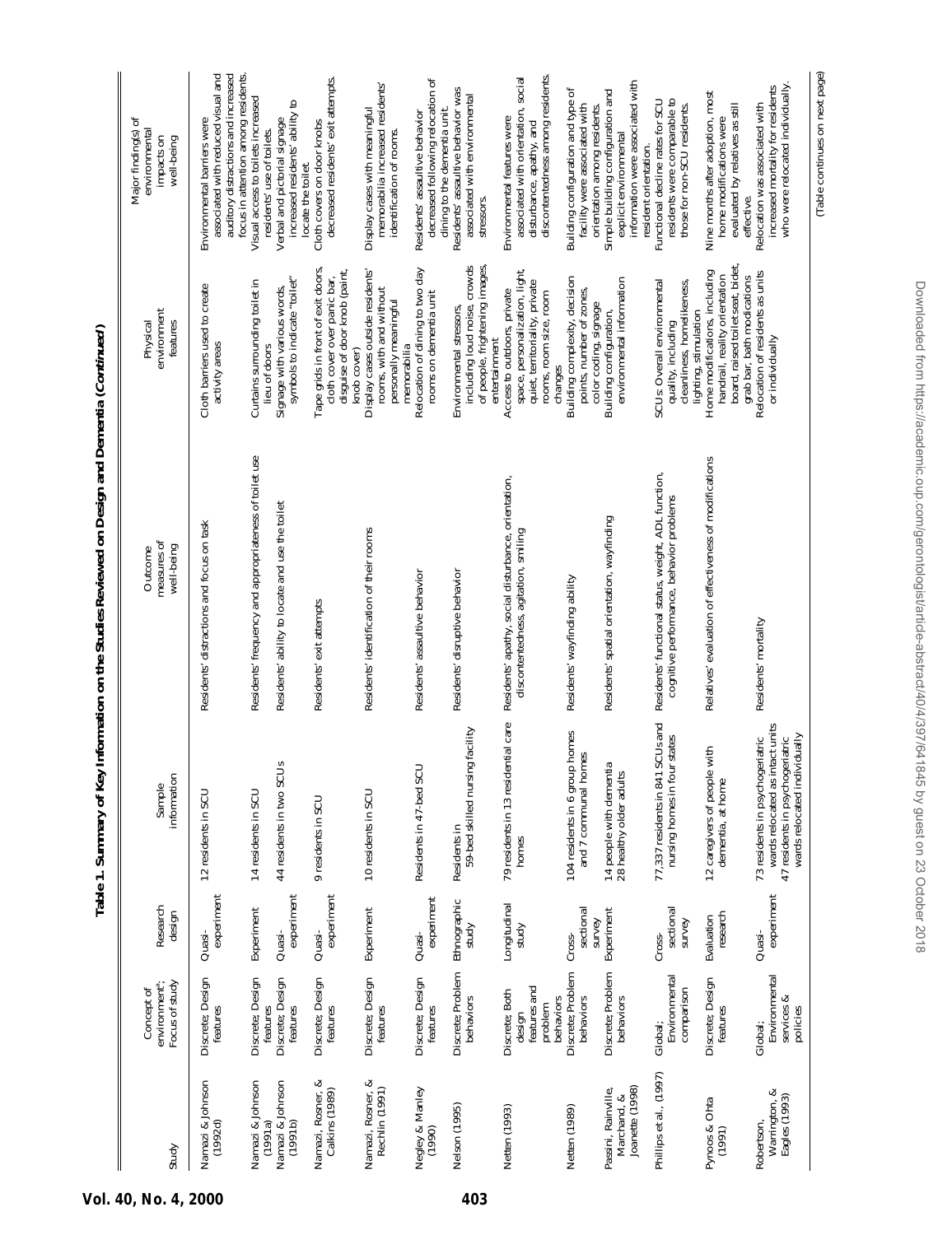| Study                                                  | Focus of study<br>environment <sup>a</sup> ;<br>Concept of | Research<br>design                | informatior<br>Sample                                                                                          | measures of<br>well-being<br>Outcome                                                                                                                                                                                                   | environment<br>features<br>Physical                                                                                                         | Major finding(s) of<br>environmental<br>impacts on<br>well-being                                                                                                                                |
|--------------------------------------------------------|------------------------------------------------------------|-----------------------------------|----------------------------------------------------------------------------------------------------------------|----------------------------------------------------------------------------------------------------------------------------------------------------------------------------------------------------------------------------------------|---------------------------------------------------------------------------------------------------------------------------------------------|-------------------------------------------------------------------------------------------------------------------------------------------------------------------------------------------------|
| Herz, & Campbell<br>Satlin, Volicer, Ross,<br>(1992)   | Discrete; Design<br>features                               | experiment<br>Quasi-              | 10 residents in veterans hospital                                                                              | Residents' agitation, sleep patterns, restraint usage,<br>medication usage                                                                                                                                                             | Exposure to bright light                                                                                                                    | with reduced agitation or reduced<br>patterns among residents, but not<br>associated with improved sleep<br>Exposure to bright light was<br>use of restraints.                                  |
| Saxton, Silverman,<br>Ricci, Keane, &<br>Deeley (1998) | Environmental<br>comparison<br>Global;                     | Longitudinal<br>study             | home<br>19 residents in nursing<br>26 residents in SCU                                                         | function, mobility), cognitive impairment, problem<br>Residents' ADLs (self-care, toileting, social/cognitive<br>behaviors, depression, falls                                                                                          | groups, wandering path<br>SCU: cluster design, small                                                                                        | SCUs were associated with preserved<br>mobility among residents, but not<br>with reduced functional decline.                                                                                    |
| Scandura (1995)                                        | Discrete; Problem<br>behaviors                             | experiment<br>Quasi-              | residents in SCU <sup>c</sup>                                                                                  | Residents' falls                                                                                                                                                                                                                       | Special furnishings: bean bag<br>chairs, futons, mattresses<br>placed on floor                                                              | Special furnishings were associated<br>with reduced falls among<br>residents.                                                                                                                   |
| Seltzer et al., (1988)                                 | Environmental<br>services &<br>policies<br>Global;         | One group<br>posttest<br>pretest/ | respite<br>center in veterans hospital<br>37 clients at dementia                                               | Clients' cognitive status, functional status (dressing, sleeping<br>pattern, muscular rigidity, self-feeding, ambulation, joint<br>contractures, muteness, eye contact), language, mood,<br>communication, social contact, cooperation | Respite environment                                                                                                                         | slight deterioration among higher<br>functioning residents and with<br>Respite care was associated with<br>improved function of lower<br>functioning residents.                                 |
| Skea & Lindsay<br>(1996)                               | Environmental<br>comparison<br>Global:                     | experiment<br>Quasi-              | 24 residents in partnership<br>19 residents in community<br>scheme homes<br>hospital ward                      | ৳<br>mobility, communication, social functioning, quality<br>Residents' cognitive impairment, depression, self-care,<br>life on the unit (quantity and quality of interaction)                                                         | spaces, private rooms and<br>Group size, shared common<br>bath rooms, control                                                               | skills, mobility, social functioning<br>communication skills, self-care<br>Partnership scheme homes were<br>associated with enhanced                                                            |
|                                                        |                                                            |                                   | scheme<br>8 staff in community hospital<br>12 staff in partnership<br>homes<br>ward                            | psychological well-being<br>Staff job satisfaction,                                                                                                                                                                                    |                                                                                                                                             | and quality of life among residents,<br>but not with enhanced cognitive<br>status.                                                                                                              |
| Sloane et al., (1998)                                  | Discrete; Problem<br>behaviors                             | sectional<br>survey<br>Cross-     | in four<br>Residents in 53 SCUs<br>states                                                                      | Residents' agitation, wandering                                                                                                                                                                                                        | maintenance, space, seating,<br>SCUs: environmental quality,<br>rooms, stimuli, unit size<br>lighting, noise, resident<br>including design, | Increased environmental quality was<br>associated with reduced agitation<br>and reduced wandering among<br>residents.                                                                           |
| Buckwalter (1993)<br>Swanson, Maas, &                  | Environmental<br>comparison<br>Global;                     | experiment<br>Quasi-              | m care<br>9 residents in long-ten<br>13 residents in SCU                                                       | Residents' catastrophic behavior, unscheduled interactions<br>and activities, wandering                                                                                                                                                | SCU: safe wandering, separation<br>of dementia residents, safe<br>and sturdy furnishings                                                    | catastrophic reactions and more<br>SCU was associated with reduced<br>residents, but not with reduced<br>spontaneous reactions among<br>wandering.                                              |
| Teresi, Holmes, &<br>Monaco (1993)                     | Discrete; Problem Longitudinal<br>behaviors                | study                             | 77 cognitively intact residents in<br>integrated units, including 23<br>living near residents with<br>dementia | Cognitively intact residents' depression, demoralization, life<br>dissatisfaction, living status                                                                                                                                       | cognitively intact residents to<br>residents with dementia<br>Residential proximity of                                                      | and<br>residents with dementia was<br>depression, demoralization,<br>cognitively intact residents.<br>Close residential proximity to<br>associated with increased<br>life dissatisfaction among |
| Ulla, Johanna, &<br>Raimo (1998)                       | Environmental<br>services<br>policies<br>Global;           | One group<br>pretest/<br>posttest | 85 residents living at home                                                                                    | Residents' mood, functional ability, cognitive functioning                                                                                                                                                                             | with kitchens, one in familiar<br>SCUs: homelike environments<br>urban setting and one with<br>backyard, sauna, balcony                     | deterioration of residents, and was<br>Use of respite environments located<br>in SCUs was not associated with<br>associated with rehabilitation for<br>some residents.                          |
| Kessler, Mirmiran,<br>& Swaab (1997)<br>Van Someren,   | Discrete; Design<br>features                               | experiment<br>Quasi-              | 22 patients with dementia                                                                                      | Residents' rest-activity rhythms                                                                                                                                                                                                       | Exposure to indirect (ceiling-<br>mounted) bright light                                                                                     | Increased exposure to bright light was<br>circadian rest-activity rhythms<br>associated with improved<br>among residents.                                                                       |

Table 1. Summary of Key Information on the Studies Reviewed on Design and Dementia (Continued) **Table 1. Summary of Key Information on the Studies Reviewed on Design and Dementia (Continued )**

(Table continues on next page)

(Table continues on next page)

Downloaded from https://academic.oup.com/gerontologist/article-abstract/40/4/397/641845 by guest on 23 October 2018

Downloaded from https://academic.oup.com/gerontologist/article-abstract/40/4/397/641845 by guest on 23 October 2018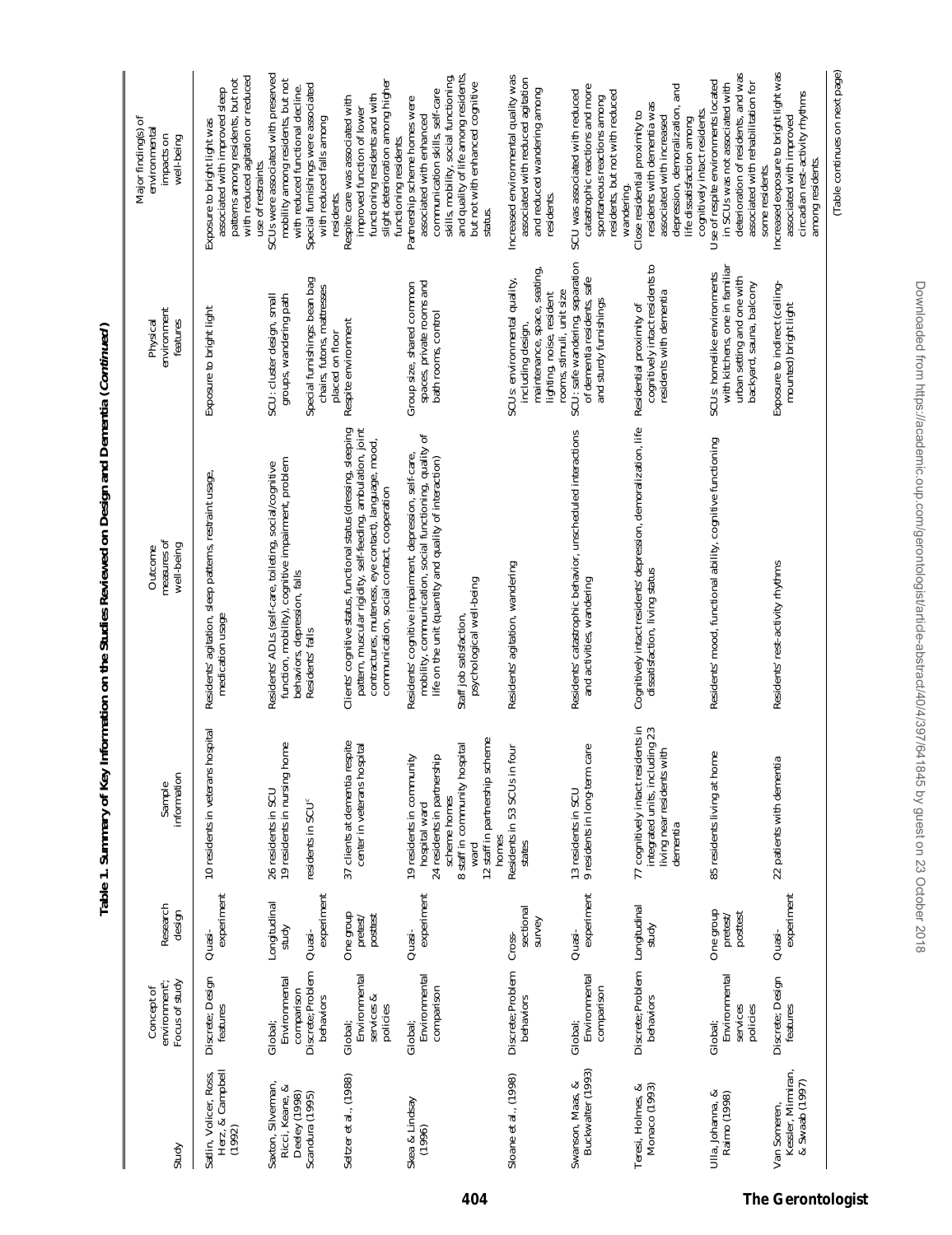| Vol. 40, No. 4, 2000 |                                                             |                                                                  |                                    |                                                                                                                                                                              | Table 1. Summary of Key Information on the Studies Reviewed on Design and Dementia (Continued)                                                                                                                                                                                                                                              |                                                                                                             |                                                                                                                                                                                                           |
|----------------------|-------------------------------------------------------------|------------------------------------------------------------------|------------------------------------|------------------------------------------------------------------------------------------------------------------------------------------------------------------------------|---------------------------------------------------------------------------------------------------------------------------------------------------------------------------------------------------------------------------------------------------------------------------------------------------------------------------------------------|-------------------------------------------------------------------------------------------------------------|-----------------------------------------------------------------------------------------------------------------------------------------------------------------------------------------------------------|
|                      | Study                                                       | Focus of study<br>environment <sup>a</sup><br>Concept of         | Research<br>design                 | information<br>Sample                                                                                                                                                        | measures of<br>well-being<br>Outcome                                                                                                                                                                                                                                                                                                        | environment<br>Physical<br>features                                                                         | Major finding(s) of<br>environmental<br>impacts on<br>well-being                                                                                                                                          |
|                      | Lindeman (1995)<br>Webber, Breur, &                         | Environmental<br>comparison<br>Global;                           | experiment<br>Quasi-               | 10 residents in 4 skilled nursing<br>rsing<br>12 residents in 4 SCUs<br>10 staff in 4 skilled nur<br>8 staff in 4 SCUs<br>facilities<br>facilities<br>relatives <sup>c</sup> | falls, activity participation, physical and pharmacological<br>Staffing patterns, training, job rewards and stressors, work<br>behaviors, affect, mood, ADLs, weight, socialization,<br>Residents' cognitive functioning, behavior, problem<br>Residents' background, dispensation<br>restraint usage, interaction<br>history, interactions | features (wandering path,<br>Privacy, special therapeutic<br>special activity areas,<br>environmental cues) | differences in resident outcomes or<br>in facility/staffing characteristics.<br>SCUs and skilled nursing facilities<br>were associated with few                                                           |
| 405                  | Wells & Jorm (1987)                                         | Environmental<br>services &<br>policies<br>Global;               | Experiment                         | 10 residents at home using respite<br>26 family caregivers of residents<br>using<br>in SCU or at home<br>and other services<br>12 residents in SCU<br>respite                | perceptual skills, occupation, independent functioning,<br>Caregivers' general health, anxiety, depression, quality of<br>Residents' and clients' cognitive ability, physical and<br>behavior problems, communication<br>life, guilt, grief                                                                                                 | plus respite care and other<br>SCU placement versus home<br>services                                        | Placement of residents in SCUs was<br>alternatives were associated with<br>psychological symptoms among<br>relatives. Both SCUs and other<br>declines in residents' abilities.<br>associated with reduced |
|                      | Whall et al., (1997)                                        | Discrete; Problem<br>behaviors                                   | Experiment                         | 31 residents in 5 nursing homes                                                                                                                                              | Residents' aggression, agitation                                                                                                                                                                                                                                                                                                            | Natural elements (animal, bird,<br>nature sounds and pictures,<br>food) during bathing                      | Introduction of natural elements was<br>associated with reduced agitation<br>of residents during bathing.                                                                                                 |
|                      | Wiltzius, Gambert, &<br>Duthie (1981)                       | Environmental<br>services &<br>policies<br>Global;               | experiment<br>Quasi-               | 20 cognitively intact residents                                                                                                                                              | social interaction, sensory perception, ADLs (hygiene,<br>Residents' orientation, intellectual and social behavior,<br>sleep, nutrition, elimination, ambulation)                                                                                                                                                                           | cognitively intact residents<br>people with dementia and<br>Integration or segregation of                   | associated with declines in mental<br>Integration of cognitively impaired<br>and nonimpaired residents was<br>cognitively intact residents.<br>and emotional status for                                   |
|                      | Sandman (1993)<br>Wimo, Nelvig,<br>Mattson, &<br>Adolfsson, | Environmental<br>comparison<br>Global;                           | experiment<br>and survey<br>Quasi- | hospital<br>mental<br>31 residents in SCU in<br>31 residents in mental<br>hospital<br>23 staff                                                                               | Residents' orientation, ADL function, imposed work load,<br>Staff assessment of program effectiveness<br>qung usage                                                                                                                                                                                                                         | mirrors, signage, TV, radio,<br>SCU: familiar decorations,<br>newspapers, access to<br>personal belongings  | SCU was associated with positive staff<br>hospital were associated with<br>assessment. SCU and mental<br>declines in residents' ADLS,<br>orientation, and behavior                                        |
|                      |                                                             | Note: ADL = activities of daily living; SCU = special care unit. |                                    |                                                                                                                                                                              |                                                                                                                                                                                                                                                                                                                                             |                                                                                                             |                                                                                                                                                                                                           |

"Conceptualization of the physical environment—either "globally" (i.e., as a single entity, including the physical and social environment, without isolation of specific physical features) or discretely (i.e., with one or of the physical environment treated as variables and other aspects of the environment held constant). (Modeled after Weisman, Calkins, & Sloane, 1994.)<br><sup>b</sup>Unless otherwise specified, "residents" are people with dementia. , vuce Au – acuvues or uany nving, sou – special care unit.<br>"Conceptualization of the physical environment—either "globally" (i.e., as a single entity, including the physical and social environment, without isolation of sp

Information not provided.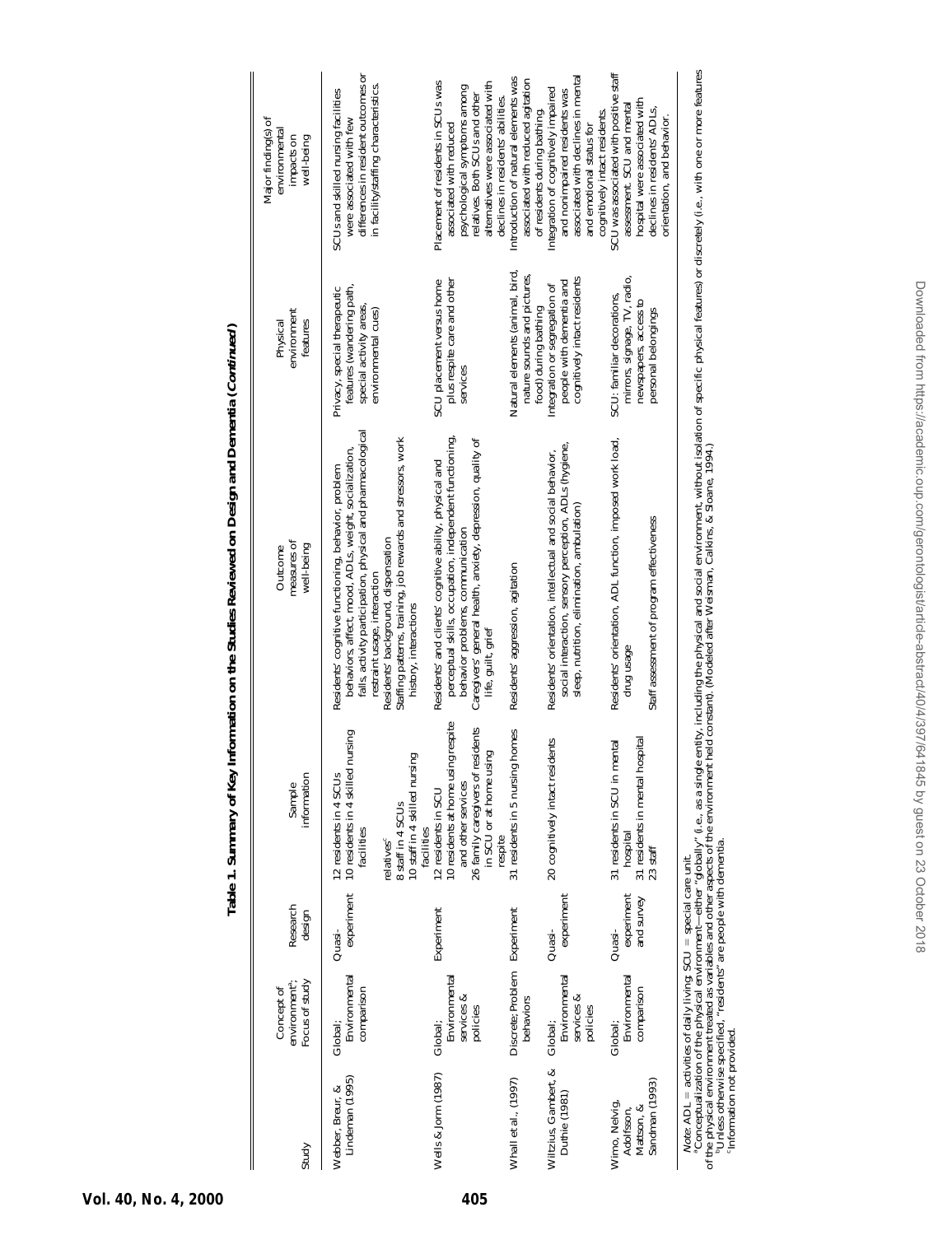ments on people with dementia appear to be related to individuals' functional levels and to the type of environment. In an examination of 37 clients of respite services, Seltzer and colleagues (1988) found that, following a 2-week respite stay, lower functioning individuals showed small improvements in ADLs, whereas higher functioning individuals showed a small decline in ADLs. Both effects were minor, and neither group revealed any changes in cognitive status following respite. In a study of 85 people with dementia, use of respite environments for approximately 2 weeks was associated with little deterioration and with improvements in cognitive function and mood (Ulla, Johanna, & Raimo, 1998). Improvements were attributed to the therapeutic philosophy and care plan of the SCUs, and to the SCUs' homelike environments. Thus, findings largely support the use of respite as an alternative to home care alone, because negative impacts of respite are limited.

SCUs.—Generally, SCUs are segregated units that accommodate only cognitively impaired individuals, such as those with dementia. SCUs distinguish themselves by offering one or more "special" features, including dementia-appropriate activities, small groups of residents, special staff selection and training, family involvement, and specialized design (see also Berg et al., 1991). According to a survey of 31 SCUs in five states, the most typical, distinguishing environmental features of SCUs (compared to nonspecialized units) include smaller size units, fewer resident rooms, and more designated private rooms (Mathew & Sloane, 1991). SCUs are further characterized by the presence of private dining rooms, separate and larger activity rooms, and access to the outdoors (Mathew & Sloane, 1991).

The effectiveness of SCUs for people with dementia has been subject to debate. A complete review of this multifaceted research is beyond the scope of this article, in which we focus on the physical environment only (for reviews, see Maslow, 1994; Teresi, Grant, Holmes, & Ory, 1998; Weisman et al., 1994). General information on the impacts of SCUs warrant mention, however. Studies show associations between SCU environments and improvement or slowed decline in residents' communication skills, self-care skills, social function, mobility, and affective responses (Benson, Cameron, Humbach, Servino, & Gambert, 1987; Greene, Asp, & Crane, 1985; Mc-Cracken & Fitzwater, 1989; Skea & Lindesay, 1996). Additionally, SCUs are associated with reductions in behavior disturbances, abnormal motor activity, apathy, and hallucinations among residents (Annerstedt, 1993; Bellelli et al., 1998; Benson et al., 1987; Greene et al., 1985; McCracken & Fitzwater, 1989; Swanson, Maas, & Buckwalter, 1993).

Other positive impacts of SCUs reported in these studies include reduced emotional strain among relatives and increased competence and satisfaction among staff (Annerstedt, 1993; Wells & Jorm, 1987; see Appendix A, Note 7). Segregation of dementia residents into special units also appears to benefit

residents without cognitive impairments. Cognitively intact residents are found to suffer declines in mental and emotional status when living in close residential proximity to people with dementia (Teresi, Holmes, & Monaco, 1993; Wiltzius, Gambert, & Duthie, 1981).

Alternately, SCUs are reported to have little or no positive effect on residents' wandering, cognition, functionality, and behavior, or on staff job satisfaction or job pressure (Bellelli et al., 1998; Chafetz, 1991; Holmes et al., 1990; Ramírez, Teresi, Holmes, & Fairchild, 1998; Saxton, Silverman, Rica, Keane, & Deeley, 1998; Skea & Lindesay, 1996; Swanson et al., 1993; Webber, Breuer, & Lindeman, 1995). Reports of findings do not distinguish between SCUs with and without special environmental features. Many studies of SCUs include small sample sizes and lack comparison groups (see Table 1 for details.)

It is difficult to assess whether specialized design features in SCUs have any impact on people with dementia. First, SCUs are not comparable, because what is considered an SCU varies enormously (Maslow, 1994; Teresi, Holmes, Ramírez, & Kong, 1998). Second, most SCUs do not use extensive specialized design features (U.S. Office of Technology Assessment, 1992, in Maslow, 1994). Further, special features used in SCUs (staffing, activities, design, etc.) are frequently treated by researchers as one "global" intervention (Weisman et al., 1994; see Appendix A, Note 8). Thus, potential impacts from individual design features (private rooms, minimal sensory stimulation, etc.) are obscured by simultaneous modifications in other arenas. When used, design features may not be identified by researchers as highly significant aspects of the special intervention (cf. Skea & Lindesay, 1996; Swanson et al., 1993). For these reasons, the impact of specialized design cannot be easily distinguished in much existing research on the effectiveness of SCUs.

Day Care Centers.—Only one study was identified that specifically examined the design of day care centers in terms of therapeutic impacts. In this research, relocation of a day care center to an enhanced facility (including safety and surveillance features, an enclosed garden, and more space for day health programs and activities) was associated with positive and negative changes in staff stress and quality of care (Lyman, 1989). Following the move, staff stress shifted from that prompted by space shortages to (lower) stress associated with specific spatial configurations (e.g., difficulty involving clients in activities in new, larger activity areas). Negative impacts on quality of care associated with limited space (e.g., insufficient space for clients to conduct specific activities as long as desired) were also reduced following relocation.

Group Size and Clusters of Residents.—Design guides suggest that units with fewer residents may reduce overstimulation among people with dementia by controlling noise and by limiting the number of people each resident encounters. This recommendation is supported by research findings, including those of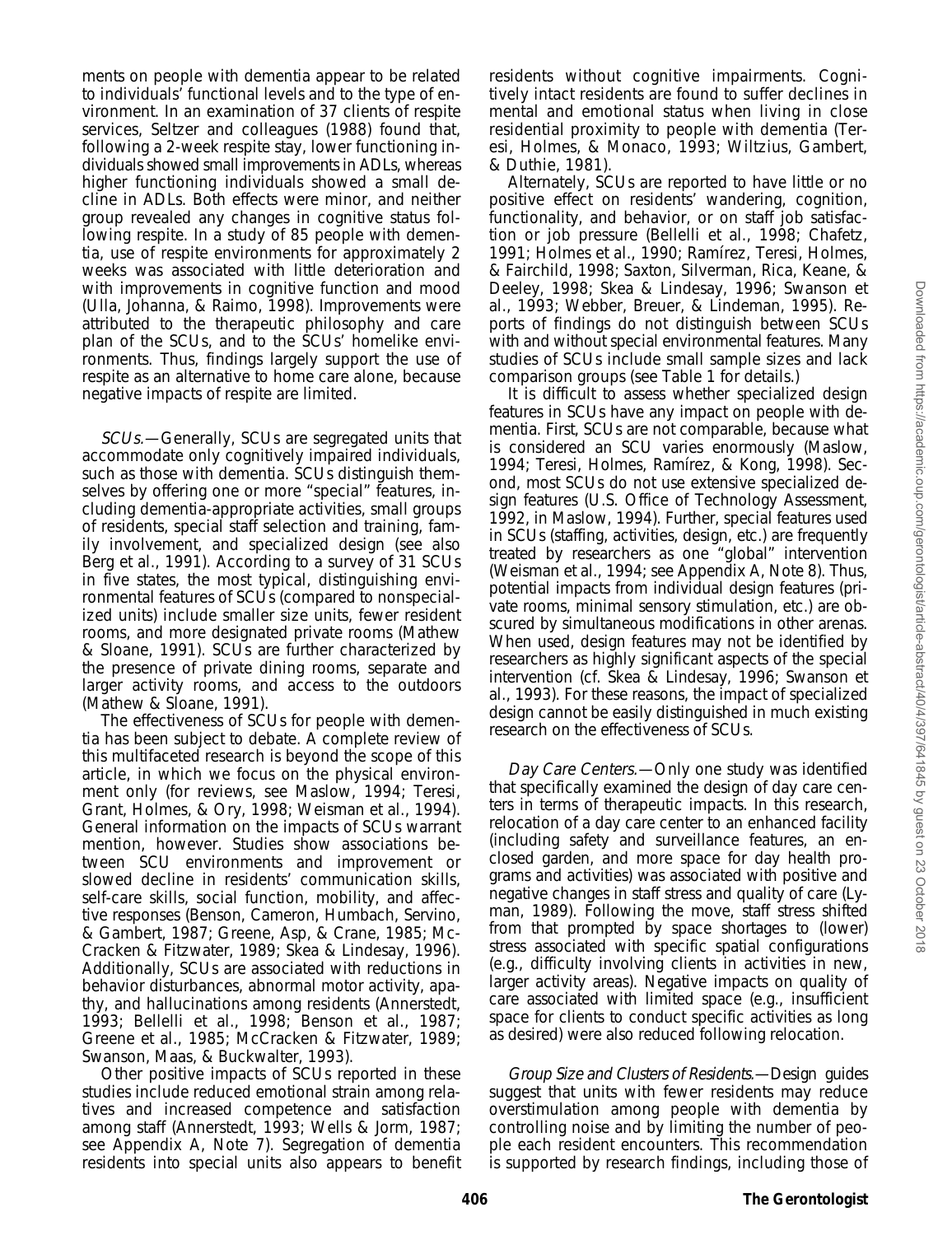a major survey of 53 SCUs in four states (Sloane et al., 1998). According to this study and others, larger unit sizes are associated with higher resident agitation levels and with increased intellectual deterioration and emotional disturbances (Annerstedt, 1994; Sloane et al., 1998). Further, residents in larger units exhibit more frequent territorial conflicts, space invasions, and aggressiveness toward other residents (Morgan & Stewart, 1998). In contrast, people with dementia residing in smaller units experience less anxiety and depression and more mobility (Annerstedt, 1997; Skea & Lindesay, 1996). Small group sizes are also positively associated with increased supervision and interaction between staff and residents (McCracken & Fitzwater, 1989) and with social interaction and friendship formation among residents (McAllister & Silverman, 1999; Moore, 1999; Netten, 1993). No consistent numbers are offered for what constitutes a "large" or a "small" unit.

Smaller facilities offer additional benefits for residents and staff. In a comparison of 28 residents of group living facilities (see Appendix A, Note 9) and 31 residents of traditional nursing homes, residents of group living displayed higher motor functions and slightly improved or maintained ADLs and required less usage of antibiotics and psychotropic drugs (Annerstedt, 1993; see Appendix A, Note 10). In the same study, relatives with family members in group living units reported lower levels of strain and better attitudes toward dementia care than relatives of residents in nursing homes. Staff members also experienced benefits associated with group living facilities. Staff in group living units reported greater competence, more knowledge in dealing with dementia, and greater job satisfaction than did their counterparts in nursing homes (Annerstedt, 1993).

### General Attributes of the Environment

These studies investigate desired qualities of the overall facility environment. Studies have examined effects on well-being associated with noninstitutional character, levels of sensory stimulation, lighting levels, and design modifications for safety.

Noninstitutional Character.—Design guides frequently endorse the use of noninstitutional design features, such as homelike furnishings and personalization, to promote well-being among residents. This endorsement is supported by research findings, though studies often compare facilities in which many features vary (e.g., staff training, activity programming), in addition to environmental design. Noninstitutional environments characterized as having homelike or "enhanced" ambiance (personalized rooms, domestic furnishings, natural elements, etc.) are associated with improved intellectual and emotional well-being, enhanced social interaction, reduced agitation, reduced trespassing and exit seeking, greater preference and pleasure, and improved functionality of older adults with dementia and other mental illnesses (Annerstedt, 1994; Cohen-Mansfield & Werner, 1998;

Kihlgren et al., 1992; McAllister & Silverman, 1999; Sloane et al., 1998). Compared with those in traditional nursing homes and hospitals, residents in noninstitutional settings are less aggressive, preserve better motor functions, require lower usage of tranquilizing drugs, and have less anxiety. Relatives reported greater satisfaction and less burden associated with noninstitutional facilities (Annerstedt, 1997; Cohen-Mansfield & Werner, 1998; Kihlgren et al., 1992). Staff also prefer less institutional, enhanced environments (Cohen-Mansfield & Werner, 1998).

Noninstitutional environments are not entirely beneficial, however. A higher degree of homelikeness is associated with greater restlessness, more disturbances (tied to greater assertion of independence), and increased disorientation and deterioration of diet (Elmståhl, Annerstedt, & Åhlund, 1997; Kihlgren et al., 1992; Wimo, Nelvig, Adolfsson, Mattsson, & Sandman, 1993). Studies also show that mortality and decline rates for residents do not significantly improve in noninstitutional units when compared with traditional settings (Annerstedt, 1994; Phillips, Sloane, Howes, & Koch, 1997; Wimo et al., 1993). Further, noninstitutional design requires supportive caregiving to be effective. In an ethnographic study of one facility, "institutional" caregiving practices (characterized as inflexible and formal) were described as undermining the therapeutic potential of the homelike environment (Moore, 1999).

Sensory Stimulation.—Residents face difficulties with sensory overstimulation, which may increase the distraction, agitation, and confusion associated with dementia. Sensory overstimulation may be exacerbated by the normal hearing loss that accompanies aging and the further hearing loss associated with dementia, both of which may increase confusion and reduce social interaction and self-esteem (Brawley, 1997; see Appendix A, Note 11). (Visual deficits, discussed later, further increase overstimulation.) At the same time, sensory deprivation has been identified as a potential problem in many dementia care environments (Cohen & Weisman, 1991). Design guides call for appropriate levels of sensory stimulation, striking a careful balance between environmental overstimulation and deprivation. Recommendations include removing unnecessary clutter, providing tactile stimulation in surfaces and wall hangings, and eliminating overstimulation from televisions, alarms, and so forth (cf. Evans, 1989; Hall, Kirschling, & Todd, 1986).

Researchers have identified characteristics and locations linked with high levels of sensory stimulation in environments for people with dementia. In an ethnographic study of one skilled nursing facility, overstimulation is associated with loud noises (loud talking, singing and clapping, etc.), with crowding and disruptive behavior from other residents, and with frightening experiences (e.g., scary movies, costumes; Nelson, 1995). High stimulation—as measured by agitation levels—was found to occur in elevators, corridors, nursing stations, bathing rooms, and other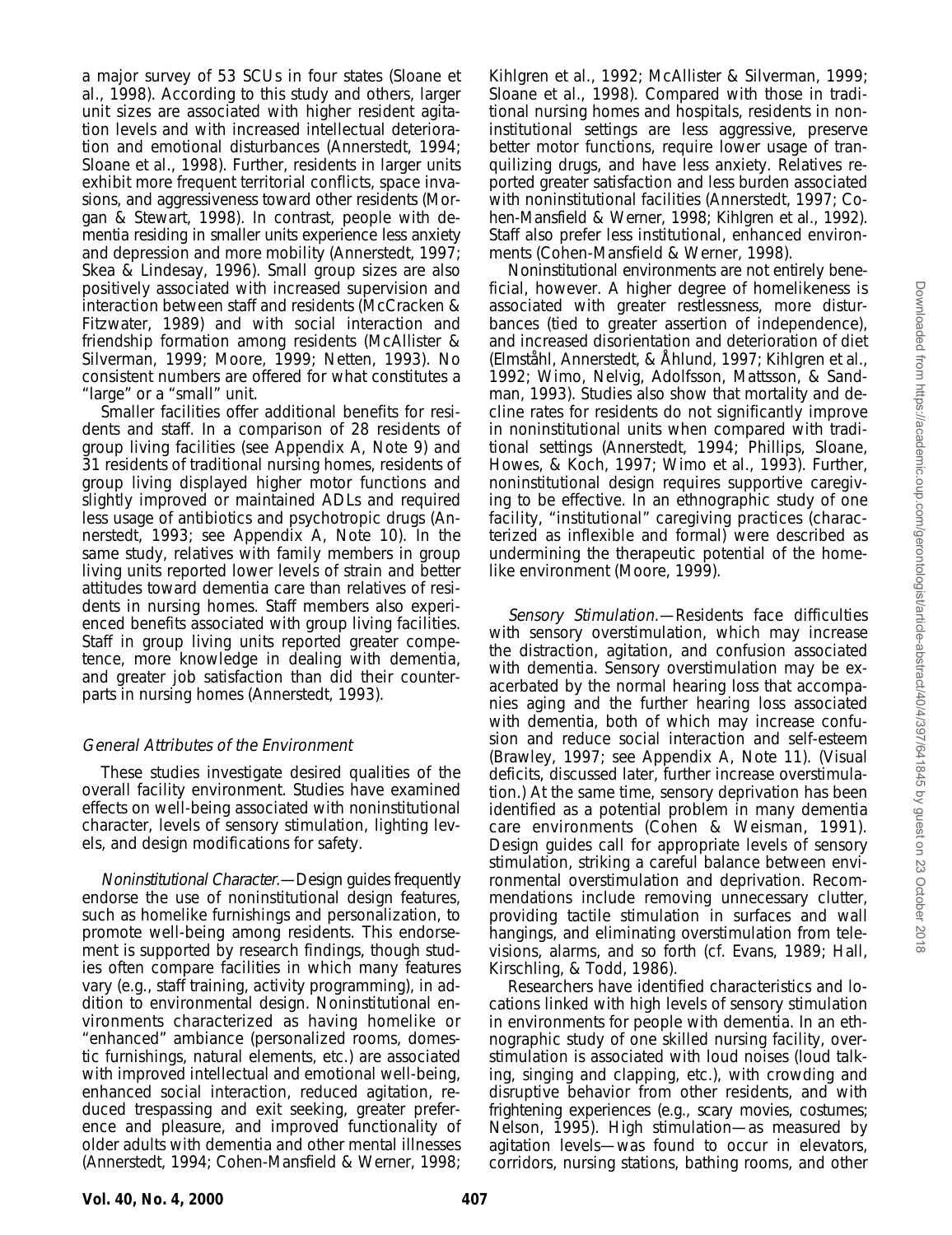residents' rooms, whereas low stimulation has been observed in activity and dining rooms (Cohen-Mansfield, Werner, & Marx, 1990; Negley & Manley, 1990). Detailed descriptions of these spaces were not provided by researchers.

Overstimulation may impair residents' ability to concentrate. Limited stimulation activity areas made by hanging cloth partitions to eliminate views to ongoing activity—reduce distractions among residents by up to two-thirds (Namazi & Johnson, 1992b). Use of partitions increased the ability to focus on a task among residents in all stages of dementia by eliminating some visual and especially auditory distractions (e.g., noise, talking).

Findings on the effects of low stimulation units are mixed. Use of a neutral design and color scheme, elimination of stimulation, and consistent daily routines have been shown to reduce behavioral disturbances, curtail use of physical and chemical restraints, and encourage weight gain (Bianchetti, Benvenuti, Ghisla, Frisoni, & Trabucchi, 1997; Cleary, Clamon, Price, & Shullaw, 1988). Similarly, in one quasiexperiment, 13 residents of an SCU that incorporated structured resident routines and reduced stimulation displayed fewer catastrophic reactions and more positive interactions, compared with nine residents in long-term care (Swanson et al., 1993). Reduced stimulation units have had little effect in regulating sleep patterns, decreasing urinary incontinence, or discouraging wandering, however (Bianchetti et al., 1997; Cleary et al., 1988; Swanson et al., 1993; see Appendix A, Note 12).

Design guidance argues that certain levels of sensory stimulation may be required to promote engagement in activities and interaction and to minimize withdrawal among people with dementia (cf. Calkins, 1988). The positive impacts of sensory stimulation have received limited research. The experimental Weiss Institute of the Philadelphia Geriatric Center was designed to maximize positive sensory stimulation; this facility featured resident rooms opening directly to a central open space. The spatial configuration was intended to enhance residents' orientation and engagement in activities (Lawton, Fulcomer, & Kleban, 1984). Indeed, in a postoccupancy evaluation of the Weiss Institute, residents were found to spend less time in their rooms and were more attentive to activity following relocation to this facility (Lawton et al., 1984). In a related study, a high stimulation environment (including orientation aids, recreational materials, and extensive reality orientation programs) was associated with increased morale among 16 staff members in one unit, compared with morale among 13 staff members in a traditional dementia unit (Jones, 1988). The focus on increasing structure and resident orientation in the high stimulation unit suggests other possible explanations for enhanced staff morale in this unit.

Lighting and Visual Contrast.—People with dementia face particular visual deficits, including difficulty with color discrimination, depth perception, and sensitivity to contrast (Cronin-Golumb, 1995). These deficits exacerbate normal changes in vision that accompany aging, such as irritation from glare and changes in color perception (Brawley, 1997). Design guides for dementia environments recommend strategies to reduce glare, increase contrast where appropriate, and minimize confusion concerning depth perception. Design guides also recommend increasing overall light levels and exposure to bright light (cf. Brawley, 1997).

Compared with other older adults, people with dementia are exposed to inadequate levels of bright light (described as light exceeding 2,000 lux; Campbell, Kripke, Gillin, & Hrubovcak, 1988). In findings from two studies involving 24 and 10 residents, respectively, bright light treatment consistently regulated circadian rhythms and improved sleep patterns among people with dementia (Mishima et al., 1994; Satlin, Volicer, Ross, Herz, & Campbell, 1992; see Appendix A, Note 13). Results are mixed concerning the impact of bright light on agitation (Lovell, Ancoli-Israel, & Gevirtz, 1995; Mishima et al., 1994; Satlin et al., 1992).

Most often, research on the effects of bright light is conducted under laboratory conditions, requiring special equipment and the restraint of residents. The effects of bright light as a regular environmental feature have received limited attention. One quasiexperimental study was identified in which researchers examined the effect of ceiling-mounted light fixtures that provided high intensity illumination (790–2,190 lux; Van Someren, Kessler, Mirmiran, & Swaab, 1997). Bright light administered in this fashion fostered behavioral improvements and increased circadian rest– activity rhythms among 22 people with severe dementia. Residents in facilities with low overall light displayed higher agitation levels (Sloane et al., 1998). Residents in units with inadequate lighting showed no difference in psychiatric symptoms compared with residents in units with ample lighting, however (Elmståhl et al., 1997).

Little research on the impacts of visual contrast in dementia care environments was identified, though this strategy is frequently recommended to enhance "legibility" or clarity of the environment. In one quasiexperiment, 13 residents with dementia ate more and displayed less agitation when dining arrangements incorporated brighter light and heightened color contrast (i.e., high contrast tablecloths, place mats, dishes; Koss & Gilmore, 1998).

Safety.—Residents' attempts to leave facilities or homes present a major safety concern for staff and family caregivers. Design solutions to prevent unwanted exiting often do so by exploiting residents' cognitive deficits. For instance, in a study involving nine residents of a psychogeriatric ward, a full length mirror placed in front of the exit door reduced residents' exit attempts by half (Mayer & Darby, 1991). A reverse mirror had a similar, but less significant ef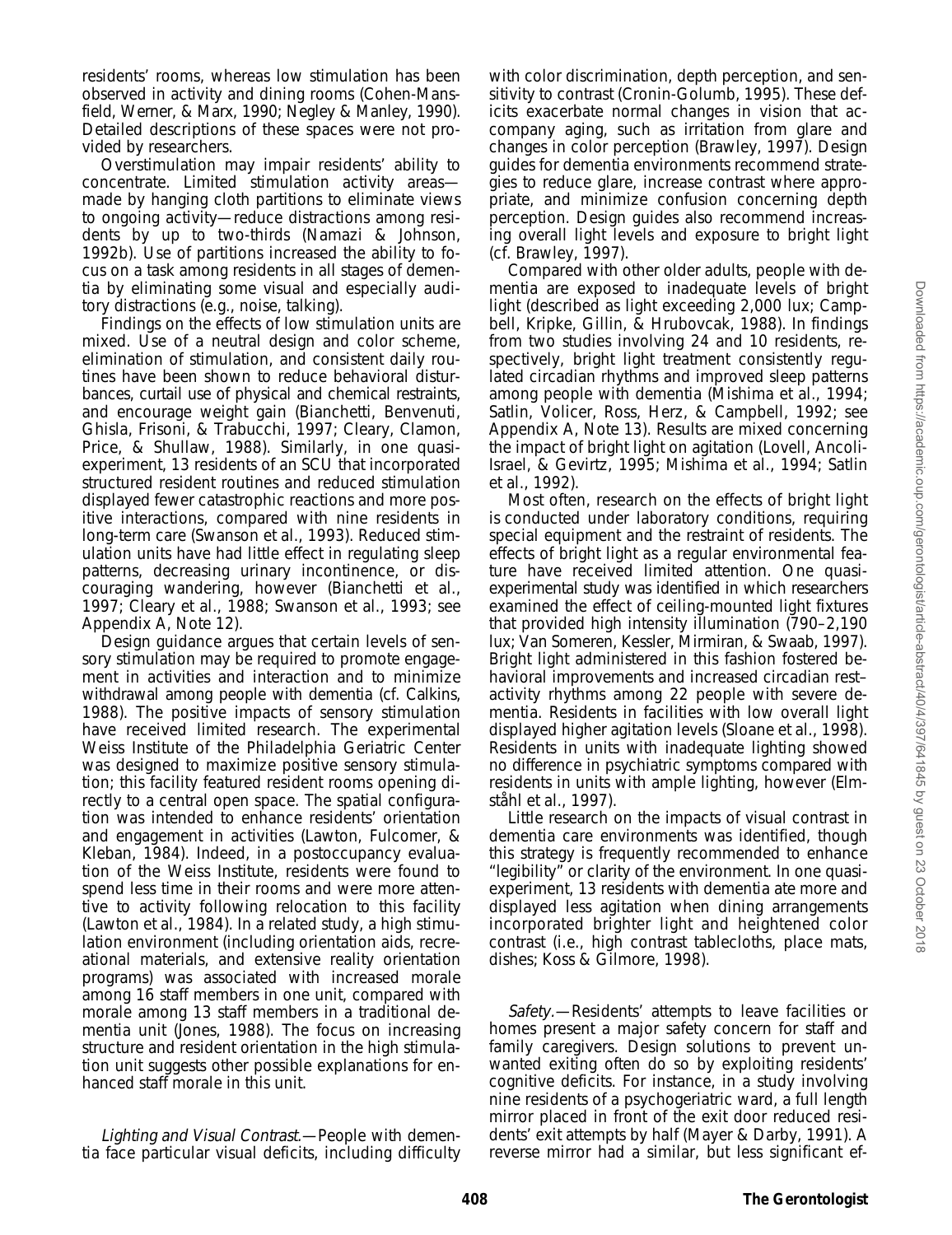fect. Impacts were attributed to residents' loss of memory of personal identities; accordingly, residents may have been distracted from exiting when engaged or frightened by the image of an approaching "stranger" in a mirror (Mayer & Darby, 1991).

Another design strategy capitalized on the likelihood that, because of problems with depth perception, people with dementia may interpret two-dimensional patterns on the floor as three-dimensional barriers. In a quasi-experiment with eight residents, such two-dimensional grids successfully eliminated most exit attempts for some residents (Hussian & Brown, 1987). In other studies, two-dimensional grids either increased or failed to decrease residents' exit attempts (Chafetz, 1990; Namazi, Rosner, & Calkins, 1989). Failure to reduce exiting was attributed to the presence of glass doors and adjacent large windows, which offered views to attractive, nearby outdoor spaces (see also Morgan & Stewart, 1999). Attractive views were hypothesized to distract residents from two-dimensional grids or to entice residents to overcome their aversion to these optical illusions. In a study involving seven SCU residents, installation of closed, matching miniblinds that restricted light and views through exit door windows decreased exit attempts by half (Dickinson, McLain-Kark, & Marshall-Baker, 1995).

Other design strategies also created optical illusions that reduced unwanted exiting. The addition of a cloth panel to camouflage a door knob or "panic bar" eliminated exit attempts for most residents (Dickinson et al., 1995; Namazi et al., 1989). (Both of these studies used fewer than 10 residents.) This effect held irrespective of the color or pattern of the cloth cover (Namazi et al., 1989) and with and without the use of miniblinds to cover windows (Dickinson et al., 1995). Disguising the door knob itself (with a knob cover or by painting the knob to blend with the door) reduced exit attempts to a lesser extent (Dickinson et al., 1995; Namazi et al., 1989).

Finally, conditioning residents to respond to attention-getting signage also reduced exit attempts. Three residents with dementia who were conditioned to develop negative associations with "supernormal" stimuli—in this case, large, colored, cardboard geometric shapes placed near exits (Hussian, 1982–83; see Appendix A, Note 14)—wandered less into doors and stairways bearing those images.

Accommodating residents' exit attempts, rather than discouraging them, also generated positive outcomes. Unlocking doors to allow access into secure outdoor areas was associated with significant decreases in agitation in a quasi-experiment involving 12 residents (Namazi & Johnson, 1992d). Reduced agitation was tied to increased autonomy as well as to outdoor usage.

Surveillance is considered essential by staff for maintaining safety in environments for people with dementia (Morgan & Stewart, 1999). Design interventions may have unintended consequences for staff surveillance opportunities. In interviews with nine staff members and nine relatives associated with a

newly designed SCU, staff reported that the new facility's low density, private resident rooms, enclosed charting spaces, and secluded outdoor area and activity spaces impeded staff surveillance and increased time spent locating and monitoring residents (Morgan & Stewart, 1999). Ease of surveillance also has negative consequences. In an evaluation of the Weiss Institute, staff interaction with residents was found to decrease following occupation of this new facility (Lawton et al., 1984; see also Liebowitz, Lawton, & Waldman, 1979). Because the facility's open design accommodated staff surveillance from the nurses' station, direct staff contact with residents may have been minimized.

Preventing falls among residents is another key safety concern (cf. Morgan & Stewart, 1999; Pynoos & Ohta, 1991; Scandura, 1995). Design interventions have demonstrated some success in reducing residents' falls. A significant reduction in falls was reported in one SCU with the introduction of alternative furnishings that put residents closer to the ground (i.e., bean bag chairs, futons, and mattresses placed on the floor; Scandura, 1995; see Appendix A, Note 15). In other research, environmental modifications introduced into home environments to reduce falls were judged effective by 12 dementia caregivers at a 7-month follow-up (Pynoos & Ohta, 1991). These modifications included tub and stair rails, a nonskid bath mat, and a bath chair.

### Building Organization

Studies of building organization examine the desirable arrangement of spaces within facilities. Issues investigated include residents' orientation and wayfinding, and the impact of providing outdoor spaces in dementia care facilities.

Orientation.—Disorientation—confusion regarding place, time, personal identity, or social situation—is common among people with dementia (Cohen & Weisman, 1991). Design guides suggest numerous strategies to enhance orientation, including improvements for wayfinding (e.g., landmarks, signage) and provision of information from the environment (e.g., allowing views to accessible outdoor areas to increase residents' orientation to time of day and season).

Research confirms that residents' orientation depends, in part, on the physical environment. In a study of 79 dementia residents at 13 long-term care facilities, higher levels of orientation were associated with quiet environments (Netten, 1993). Researchers theorized that disorientation followed residents' attempts to "shut out" noisy environments. Not surprisingly, wayfinding among residents was judged less successful in facilities with low lighting levels in public areas (Netten, 1989).

Design strategies intended to enhance orientation appeared to aid at least some residents. Staff members reported that orientation among residents was supported by design modifications that included room numbers and use of distinguishing colors for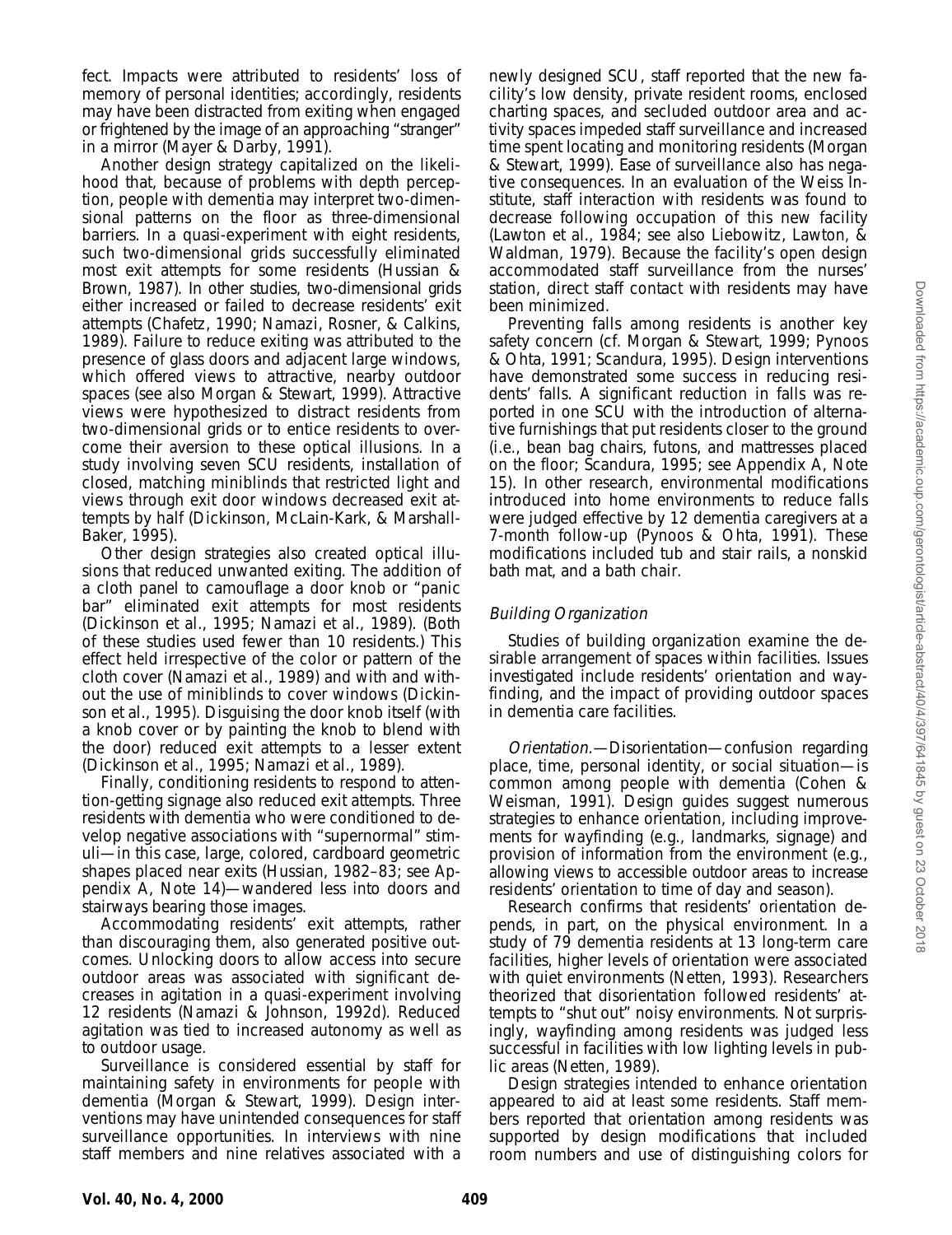resident rooms and doors (Lawton et al., 1984). In studies with eight residents, large signs improved resident orientation, when incorporated with orientation training (Hanley, 1981); signs alone had minimal effect on residents' orientation, however.

The type of orientation device may make a difference, though research on this question is limited to one experiment involving 10 SCU residents. When displayed in cases outside resident rooms, personally significant memorabilia were somewhat more likely to help residents find their rooms than were displays without personal significance (Namazi, Rosner, & Rechlin, 1991). Personally significant memorabilia were most useful for those with moderate dementia; higher functioning residents were able to orient with nonsignificant memorabilia as well, and lower functioning residents were aided by neither.

Orientation is further impacted by building configuration. Simple building configuration is associated with resident orientation, when residents are also provided with explicit environmental information (Passini, Rainville, Marchand, & Joanette, 1998). In a quasi-experiment with 105 residents in several group living facilities, residents were found to experience greater spatial orientation in facilities designed around L-, H-, or square-shaped corridors, compared with facilities with corridor designs (Elmståhl et al., 1997). Corridor designs were also associated with higher degrees of restlessness and dyspraxia and with reduced vitality and identity (Elmståhl et al., 1997). Residents in facilities with more hallway space demonstrated less disorientation and less lack of vitality (Elmståhl et al., 1997).

In survey research with 104 residents in several homes, higher levels of orientation were identified in "cluster" facilities (comprised of small units of resident rooms and associated common spaces), compared with larger scale "communal" facilities (common spaces separated from resident rooms and shared by larger groups of residents; Netten, 1989). In cluster facilities, higher levels of orientation were associated with complex decision points and longer corridors, which allowed meaningful choices between places residents used (Netten, 1989). In communal facilities, heightened orientation was associated with short corridors and simple decision points, which allowed residents to travel only short distances without prompts and did not force residents to choose between spaces they did not use (Netten, 1989).

Provision of Outdoor Areas.—Design guides recommend access to the outdoors to maintain homelikeness, to accommodate activities, and to increase residents' exposure to light and sun. Limited research findings support the value of outdoor spaces to reduce aggression among people with dementia. In a longitudinal study of five facilities with and without outdoor spaces, researchers found that violent episodes among residents decreased over time in facilities with outdoor environments, whereas violent episodes increased during the same time period in facilities without outdoor environments (Mooney &

Nicell, 1992). Residents walked outdoors more often (for short periods of time) in a facility with a special therapeutic garden (Mooney & Nicell, 1992).

### Specific Rooms and Activity Spaces

This research investigates the design of particular rooms within the facility. Studies examine the design of bathrooms, toilet rooms, dining rooms, kitchens, and resident rooms, as these impact well-being among people with dementia and others.

Bathrooms.—For people with dementia, bathing is an experience that frequently compromises dignity and autonomy. Design recommendations emphasize increasing independence and control in bathing (e.g., choice of shower or tub bath), promoting a more homelike bathing experience (e.g., less institutional design), and assisting caregivers during bathing (additional space, grab bars, etc.).

Bathing is regarded as among the most stressful tasks in caring for people with dementia (Kovach & Meyer-Arnold, 1996; Pynoos & Ohta, 1991; Sloane et al., 1995). Several studies examine aspects of bathing associated with high stress. Negative resident reactions are associated with unfamiliar or fearful equipment or procedures (bath tub lifts, specialized tubs, getting in and out of the water, high water levels in whirlpool baths), cold tub rooms (cold air or water temperature, chills from slow tub filling or draining), design features that impede bathing (poor lighting, inadequate mats or handrails), and distractions (noisy equipment, running water, or distracting activities outside the bathroom; Kovach & Meyer-Arnold, 1996; Lawton et al., 1984; Namazi & Johnson, 1996; Sloane et al., 1995). Some evidence suggests that baths may be less upsetting than showers for residents, though findings are mixed (Kovach & Meyer-Arnold, 1996).

Perhaps because of their long-term positive association, natural elements had a calming effect when introduced during bathing in an experiment with 31 residents in five nursing homes (Whall et al., 1997). Nature sounds (e.g., animal and water noises) and pictures (e.g., birds), when provided along with favorite foods and distracting conversation, significantly decreased agitation during shower baths among residents with late stage dementia (Whall et al., 1997).

Toilet Rooms.—Incontinence is a major problem among people with dementia (Namazi & Johnson, 1991b). Design guides emphasize the importance of maintaining independence in toileting whenever possible, such as by making toilets easy to locate and to identify (signage, visible locations, etc.). In some instances, the design of toilet rooms may exacerbate toileting problems. Staff report that small toilet rooms make assisting with toileting difficult and that wheelchair users are more likely to have "accidents" when the toilet room is occupied, preventing access (Hutchinson, Leger-Krall, & Wilson, 1996).

Research findings, though limited, support the effectiveness of design interventions to facilitate toilet-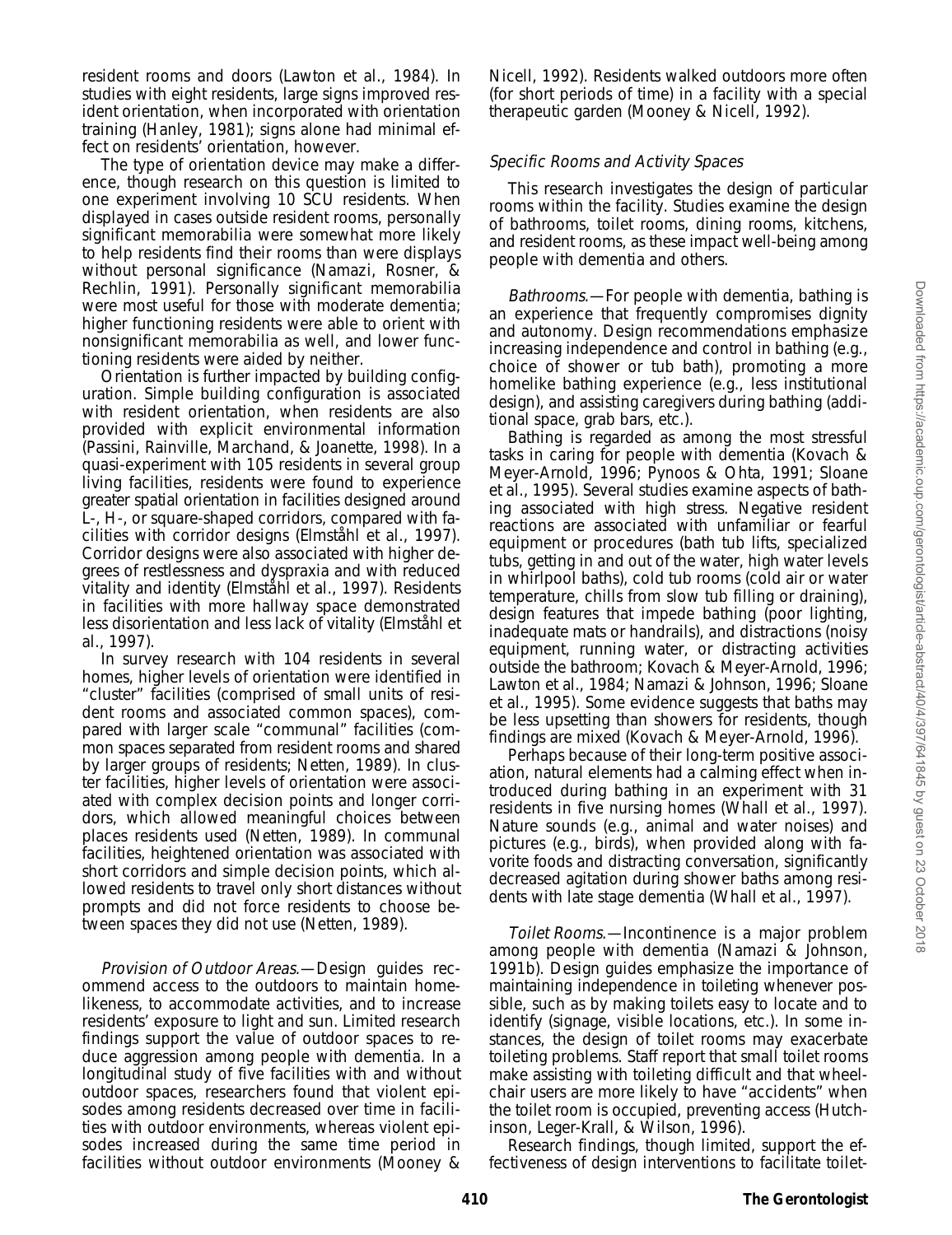ing. One quasi-experiment involving 44 residents in two SCUs compared residents' responses to various forms of directional signage for toilet rooms, including the word "rest-room," "toilet," or a graphic of a familiar household toilet (Namazi & Johnson, 1991b). Early and moderate stage dementia residents were most likely to locate and use public toilets in response to primary color signage affixed to the floor (responding to residents' typically downcast gaze) comprising a series of arrows and the word "toilet" (Namazi & Johnson, 1991b). Further, frequency of toilet use increased dramatically when toilets were visibly accessible to residents (Namazi & Johnson, 1991a), though this experiment included only 14 residents. Residents' use of toilets increased by over 800% when curtains surrounding toilets (in lieu of doors) were left open, making public and private toilets clearly visible when not in use (Namazi & Johnson, 1991a). In particular, visibility increased toilet use among residents with more advanced dementia.

Dining Rooms and Kitchens.—Design guides offer many recommendations regarding dining and kitchen areas (cf. Calkins, 1988; Cohen & Weisman, 1991). Suggestions emphasize the importance of a familiar and normal dining experience, the need to locate dining and kitchen activity areas within each dementia unit or "household," and the value of reducing sensory stimulation to encourage eating. Research findings from an experiment with 22 residents support noninstitutional dining arrangements. Noninstitutional dining—in which residents dined "family style" at small dining tables in a coffee room, instead of from trays while seated in chairs in the corridor was linked to increased social interaction and communication during dining and to improved eating behavior among residents (Götestam & Melin, 1987; Melin & Götestam, 1981). Institutional staff practices (e.g., assigned seating, institutional food service) provoked disruption and agitation in dining rooms with homelike design features (Moore, 1999).

In an impact not anticipated by design guidance, relocating dining to the dementia unit of an SCU from a remote, centralized dining room—significantly decreased residents' aggression (Negley & Manley, 1990). Assaults were reduced by over 40% when residents were no longer crowded into elevators to reach the centralized dining room (Negley & Manley, 1990). (Elevators had been sites of frequent violations of personal space, which caused altercations.) In this instance, assaults may have been further reduced by designating two dining areas on the dementia unit, thus separating higher functioning residents, more likely to be assailants, from lower functioning residents, more likely to be assault victims. In the same quasi-experiment, staff reported less anxiety and more time for assisting residents after moving dining to the dementia unit.

In a study on the design of environments to encourage independent snacking, installation in kitchenettes of small, accessible refrigerators stocked with snacks prompted only a minimal increase in residents' independent snacking (Namazi & Johnson, 1992c). Transparent refrigerators, in which residents could clearly see snacks inside, were only slightly more effective than were conventional, dormitorystyle refrigerators. Both styles of refrigerators may have been unfamiliar to residents. Staff provision of snacks was suggested as a possible impediment to residents' independent snacking (Namazi & Johnson, 1992c).

Residents' Rooms.—Design guidance emphasizes the need for homelikeness, autonomy, and privacy in residents' rooms in dementia care facilities. The relative merits of private versus shared resident rooms is a matter of debate (Cohen & Day, 1993); existing research provides limited guidance on this issue. Comparisons of facilities with and without private rooms typically incorporate other architectural and programmatic differences as well, thus obscuring the significance of resident room type (cf. Annerstedt, 1994, 1997; Skea & Lindesay, 1996).

Lawton and colleagues (1970) presented findings from a quasi-experiment involving 15 residents, which suggest that number of residents and room design may affect levels of social interaction. This study evaluated the renovation of a long-term care unit from two institutional-looking group rooms (four and five residents, respectively), to six, less institutionallooking single rooms clustered around a common space. Following renovation, residents were found to spend comparatively less time in their rooms and more time in motion and to engage in less interaction, compared with residents before the renovation. Reduced interaction may reflect greater choice over interaction in private versus group rooms (Lawton et al., 1970).

Closet design was successfully used to enhance residents' independence in dressing. In a quasi-experiment with eight SCU residents, specially designed clothes closets were found to increase autonomy in dressing for those with middle stage dementia (Namazi & Johnson, 1992a). By presenting preselected clothing in an appropriate sequential order (undergarments first, followed by blouse, pants, etc.), modified closets reduced staff members' physical assistance in dressing and enhanced residents' independence.

### **Discussion and Conclusions**

From the research reviewed, four primary types of studies on design and dementia emerge. Studies are grouped according to their major focus (people/behavior vs. the physical environment) and their conceptualization of the physical environment (global or discrete). Environmental comparison studies compare two or more facility types for impacts on residents, staff, and family (e.g., SCUs vs. skilled nursing facilities.) Design feature studies assess the effects of specific environmental interventions (e.g., door modifications to reduce exit attempts). Studies of environmental services and policies examine organizational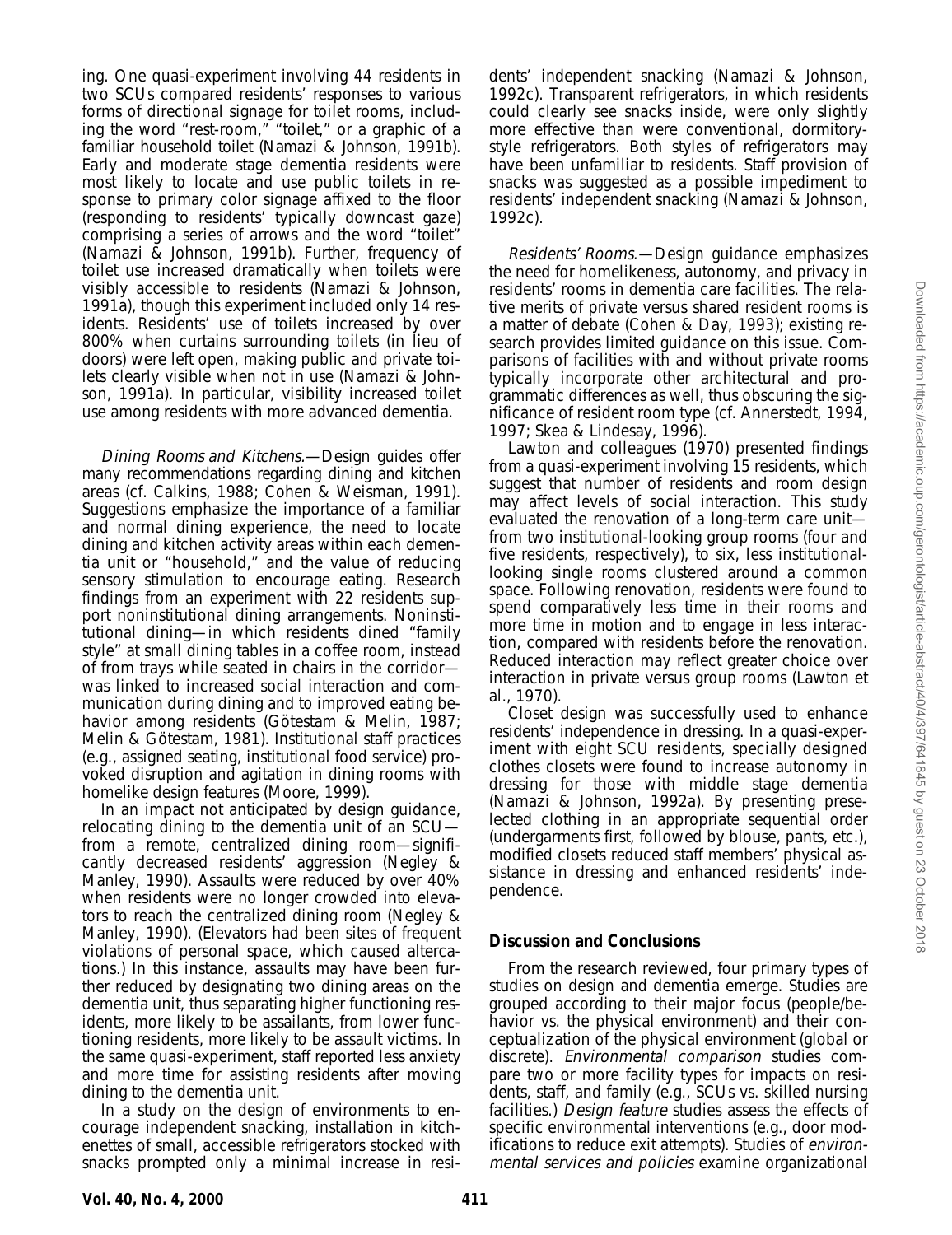decisions and policies for dementia care environments (e.g., impacts of relocating residents to new environments). Studies of *problem behaviors* investigate resident conduct that creates difficulties in caregiving (e.g., stressful aspects of bathing). One study (Netten, 1993) fit more than one type (see Table 2). Of these types, studies of design features (26 studies) and of environmental comparisons (24 studies) predominate (compared with 15 studies of problem behaviors and 7 studies of environmental services and policies). Studies should be evaluated according to the type of research they represent. For example, findings from studies of environmental comparisons should indicate which type of environment is preferred and why.

The following sections analyze findings from existing studies with respect to their implications for application and future research.

### Recommendations to Enhance Applicability of Findings

The focus of this article on design application demands some recommendations (though tentative) concerning the therapeutic design of environments for people with dementia. On the basis of existing research findings, dementia care environments should consider the suggestions presented in Appendix B among others.

Application of findings is often impeded by studies' research design and/or methods. Confidence in findings is impaired by the frequent use of small samples and the absence of comparison groups. Additionally, many studies use nonequivalent comparison groups (e.g., residents in varying or unspecified stages of dementia, or residents with and without dementia who vary in other characteristics, such as mobility.) Studies do not always adjust reports of findings to account for baseline differences in severity of cognitive, behavioral, or physical deficits. Of the 71 studies we reviewed, only 45 made reference to the residents' stage of dementia at baseline. Further, the interrelations between design interventions has been largely overlooked. For example, SCUs often encompass multiple interventions (smaller unit size, homelike design, low level simulation, etc.). In evaluating the impact of SCUs, studies should consider both which design features are most essential and how various design features work together or detract from

|  |  | Table 2. Primary Types of Studies on Design and Dementia |  |
|--|--|----------------------------------------------------------|--|
|--|--|----------------------------------------------------------|--|

|                                        |                                            | Major Focus of Research                                 |
|----------------------------------------|--------------------------------------------|---------------------------------------------------------|
| Conceptualiztion<br>of the Environment | Environment                                | People/Behavior                                         |
| Global                                 | Studies of<br>environmental<br>comparisons | Studies of<br>environmental<br>services and<br>policies |
| <b>Discrete</b>                        | Studies of design<br>features              | Studies of problem<br>behavior                          |

each other. These issues must be addressed to improve the validity and generalizability of future research findings.

Applicability of findings would also be enhanced by incorporating explicit hypotheses on the proposed relationships between physical environments and well-being to explain why design features are or are not successful. Finally, the applicability of future studies could be improved by thoroughly describing, in research reports, the physical context of the dementia environment and specific environmental modifications tied to well-being. These last two qualities are exemplified in research conducted by Namazi and colleagues at the Corrine Dolan Center, in Chardon, Ohio (see Appendix A, Note 16).

### Recommendations for Future Research

Findings from existing studies substantiate the need for more attention to the therapeutic use of design in dementia. Further research should be designed to confirm findings from existing research, especially from small or exploratory studies. Future research should also support the call for therapeutic design of dementia environments and should elucidate the particular characteristics of effective design interventions.

Focus on Multiple Populations and Diverse Environments.—Of the 71 studies reviewed, 12 clearly addressed staff well-being or job performance as outcome measures of the design of dementia environments; only 7 studies investigated outcomes concerning family members' well-being or satisfaction. With greater focus on impacts for staff and relatives, research findings could provide a persuasive rationale for design interventions that might otherwise be neglected. For example, in addition to impacts for resident well-being, research should examine the impacts of noninstitutional design on staff morale and retention and on family visitation and satisfaction with care (cf. Chapman & Carder, 1998; Hoglund, DiMotta, Ledewitz, & Saxton, 1994; Regnier, 1997). Improving staff and family well-being may also enhance caregiving.

In addition, studies should evaluate effective strategies for the therapeutic design of environments other than long-term care and SCUs. Environmental alternatives such as day care and assisted living often have resident populations, care practices and philosophies, physical environments, and regulatory realities that differ dramatically from the more "institutional" options that have been the focus of much existing research. Such environmental alternatives may present new opportunities and new challenges for therapeutic design interventions.

Target Research and Application to Stage of Dementia.—Research findings on the effects of design interventions reveal important differences in response according to residents' level of cognitive and behavioral function (see also Columbo, Vitali, Molla, Gioia, &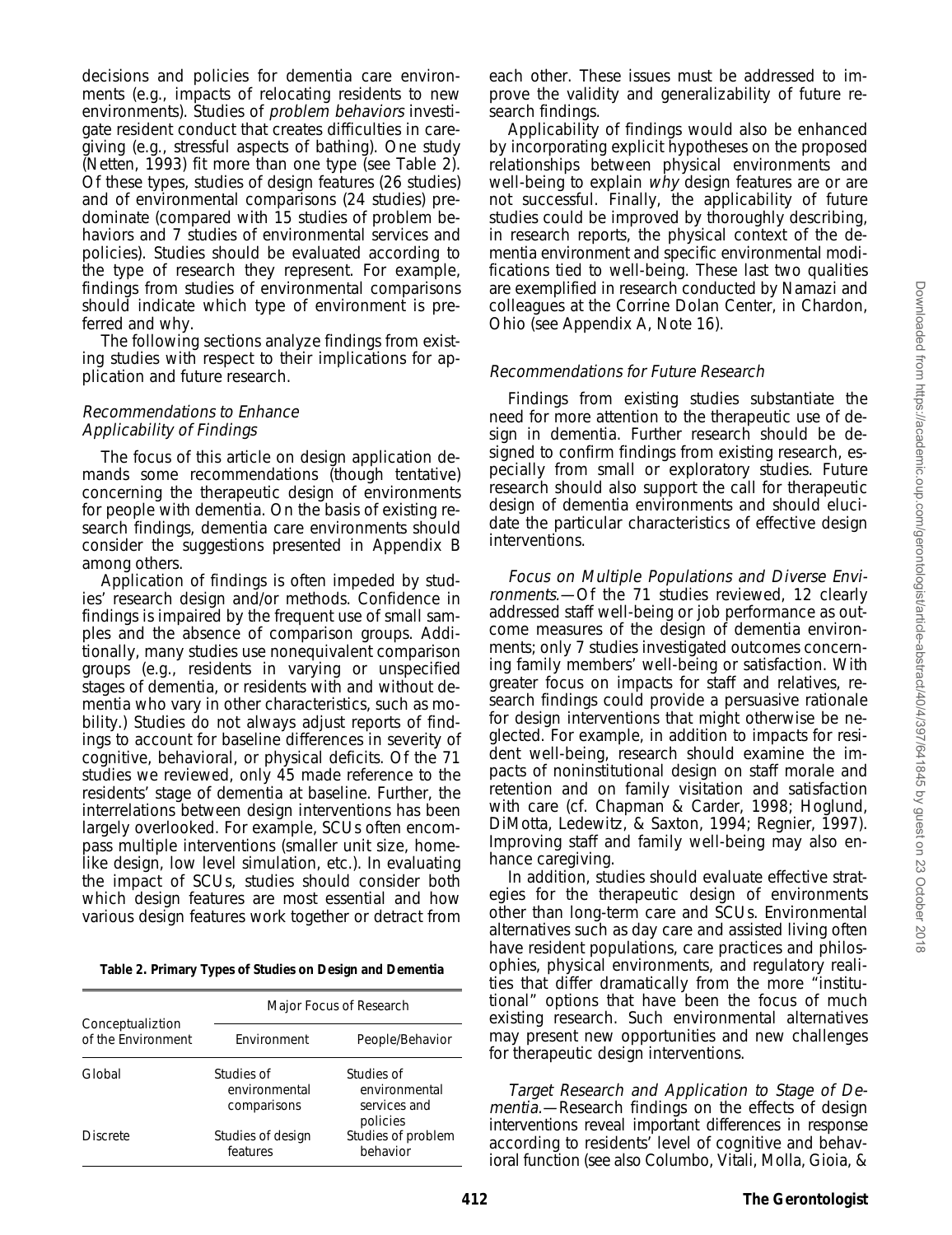Milani, 1998; Mirmiran, Van Gool, Van Haaren, & Polak, 1986). For example, interventions targeted to people in early or middle stages of dementia (e.g., closet design to promote independence in dressing; Namazi & Johnson, 1992a) may prove useless for residents in more advanced stages, and vice versa. In developing research questions, researchers should carefully consider the stages of dementia during which design interventions are hypothesized to be of value (see Appendix A, Note 17). When possible, studies should include participants in different stages of dementia, and research reports should specify the stage of dementia for research participants.

Focus on Quality of Life, as Well as Problem Behaviors.—In the studies reviewed, impacts on problem behaviors were the most common outcome measure used (followed by impacts on resident ADLs, cognitive function, and social function). Because problem behaviors generate much caregiver burden, caregivers and administrators may especially appreciate this information. The emphasis on problem behaviors may also indicate, however, that many researchers and administrators do not fully appreciate the potential of environmental design to improve quality of life, beyond simply minimizing undesirable conduct. For greatest impact, design professionals and researchers must continue to educate administrators and families on the potential role of environmental design for improving quality of life in a comprehensive way. These recommendations, if implemented, will ensure continued progress in the study and design of therapeutic environments for people with dementia.

### **References**

- Annerstedt, L. (1993). Development and consequences of group living in Sweden. Social Science and Medicine, 37, 1529–1538.
- Annerstedt, L. (1994). An attempt to determine the impact of group living care in comparison to traditional long-term care on demented elderly patients. Aging Clinical Experimental Research, 6, 372–380.
- Annerstedt, L. (1997). Group-living care: An alternative for the demented elderly. Dementia and Geriatric Cognitive Disorders, 8, 136–142.
- Anthony, K., Procter, A. W., Silverman, A. M., & Murphy, E. (1987). Mood and behaviour problems following the relocation of elderly patients with mental illness. Age and Ageing, 16, 355-365.
- Bellelli, G., Frisoni, G. B., Bianchetti, A., Boffelli, S., Guerrini, G. B., Scotuzzi, A., Ranieri, P., Ritondale, G., Guglielmi, L., Fusari, A., Raggi, G., Gasparotti, A., Gheza, A., Nobili, G., & Trabucchi, M. (1998). Special Care Units for demented patients: A multicenter study. The Gerontologist, 38, 456–462.
- Benson, D. M., Cameron, D., Humbach, E., Servino, L., & Gambert, S. R. (1987). Establishment and impact of a dementia unit within the nursing home. Journal of the American Geriatrics Society, 35, 319–323.
- Berg, L., Buckwalter, K. C., Chafetz, P. K., Gwyther, L. P., Holmes, D., Koepke, K. M., Lawton, M. P., Lindeman, D. A., Magaziner, J., Maslow, K., Sloane, P. D., & Teresi, J. (1991). Special care units for persons with dementia. Journal of the American Geriatrics Society, 39, 1229–1236.
- Bianchetti, A., Benvenuti, P., Ghisla, K. M., Frisoni, G. B., & Trabucchi, M. (1997). An Italian model of dementia special care unit: Results of a pilot study. Alzheimer Disease and Associated Disorders, 11, 53–56.
- Borup, J. H. (1983). Relocation mortality research: Assessment, reply to the need to focus on the issues. The Gerontologist, 23, 235–242.
- Brawley, E. C. (1997). Designing for Alzheimer's disease. Strategies for creating better care environments. New York: Wiley.
- Calkins, M. P. (1988). Design for dementia: Planning environments for the elderly and the confused. Owing Mills, MD: National Health Publishing.

Calkins, M. P. (1997). A supportive environment for people with late-stage

dementia. In C. R. Kovach (Ed.), Late-stage dementia care: A basic guide (pp. 101-112). Washington, DC: Taylor & Francis.

- Campbell, S. S., Kripke, D. F., Gillin, J. C., & Hrubovcak, J. C. (1988). Exposure to light in healthy elderly subjects and Alzheimer's patients. Physiology and Behavior, 42, 141–144.
- Chafetz, P. K. (1990). Two-dimensional grid is ineffective against demented patients exiting through glass doors. Psychology and Aging, 5, 146–147.
- Chafetz, P. K. (1991). Behavioral and cognitive outcomes of SCU care. Clinical Gerontologist, 11, 19–38.
- Chapman, N. J., & Carder, P. C. (1998, November). Characteristics of longterm care settings that encourage family visits to people with Alzheimer's disease. Paper presented at The Annual Meeting of the Gerontological Society of America, Philadelphia.
- Cleary, T. A., Clamon, C., Price, M., & Shullaw, G. (1988). A reduced stimulation unit: Effects on patients with Alzheimer's Disease and related disorders. The Gerontologist, 28, 511–514.
- Cohen, U., & Day, K. (1993). Contemporary environments for people with dementia. Baltimore: Johns Hopkins University Press.
- Cohen, U., & Weisman, G. D. (1991). Holding on to home: Designing environments for people with dementia. Baltimore: Johns Hopkins University Press.
- Cohen-Mansfield, J., & Werner, P. (1998). The effects of an enhanced environment on nursing home residents who pace. The Gerontologist, 38, 199–208.
- Cohen-Mansfield, J., Werner, P., & Marx, M. S. (1990). The spatial distribution of agitation in agitated nursing home residents. Environment and Behavior, 22, 408–419.
- Columbo, M., Vitali, S., Molla, G., Gioia, P., & Milani, M. (1998). The home environment modification program in the care of demented elderly: Some examples. Archives of Gerontology and Geriatrics (Suppl. 6) 83–90.
- Coons, D. (1987). Designing a residential care unit for persons with dementia. Washington, DC: U.S. Congress Office of Technology Assessment.
- Cronin-Golumb, A. (1995). Vision in Alzheimer's disease. The Gerontologist, 35, 370–376.
- Dickinson, J. I., McLain-Kark, J., & Marshall-Baker, A. (1995). The effects of visual barriers on exiting behavior in a demented care unit. The Gerontologist, 35, 127–130.
- Elmståhl, S., Annerstedt, L., & Åhlund, O. (1997). How should a group living unit for demented elderly be designed to decrease psychiatric symptoms? Alzheimer Disease and Associated Disorders, 11, 47–52.
- Evans, B. (1989). Managing from day to day: Creating a safe and workable environment. Minneapolis, MN: Department of Veterans Affairs Medical Center.
- Gates, G. A., Karzon, R. K., Garcia, P., Peterein, J., Storandt, M., Morris, J. C., & Miller, P. (1995). Auditory dysfunction in aging and senile dementia of the Alzheimer's type. Archives of Neurology, 52, 626–634.
- Götestam, K. G., & Melin, L. (1987). Improving well-being for patients with senile dementia by minor changes in the ward environment. In L. Levi (Ed.), Society, stress, and disease. (pp. 295–297). Oxford, England: Oxford University Press.
- Greene, J. A., Asp, J., & Crane, N. (1985). Specialized management of the Alzheimer's disease patient: Does it make a difference? Journal of the Tennessee Medical Association, 78, 559–563.
- Hall, G., Kirschling, M. V., & Todd, S. (1986). Sheltered freedom—An Alzheimer's unit in an ICF. Geriatric Nursing, 7, 132–137.
- Hanley, I. G. (1981). The use of signposts and active training to modify ward disorientation in elderly patients. Journal of Behavioral Therapy and Experimental Psychiatry, 12, 241–247.
- Hiatt, L. G. (1987). Environmental design and mentally impaired older people. In H. J. Altman (Ed.), Alzheimer's Disease. Problems, prospects, and perspectives (pp. 309–320). New York: Plenum Press.
- Hoglund, J. D., DiMotta, S., Ledewitz, S., & Saxton, J. (1994). Long-term care design: Woodside place—the role of environmental design in quality of life for residents with dementia. Journal of Healthcare Design, 6, 69–76.
- Holmes, D., Teresi, J., Weiner, A., Monaco, C., Ronch, J., & Vickers, R. (1990). Impacts associated with special care units in long-term care facilities. The Gerontologist, 30, 178–183.
- Hussian, R. A. (1982–83). Stimulus control in the modification of problematic behavior in elderly institutionalized patients. International Journal of Behavioral Geriatrics, 1, 33–42.
- Hussian, R. A., & Brown, D. C. (1987). Use of two-dimensional grid to limit hazardous ambulation in demented patients. Journal of Gerontology, 42, 558–560.
- Hutchinson, S., Leger-Krall, S., & Wilson, H. S. (1996). Toileting: A biobehavioral challenge in Alzheimer's dementia care. Journal of Gerontological Nursing, 22 (10), 18–27.
- Hyde, J. (1989). The physical environment and the care of Alzheimer's patients: An experiential survey of Massachusetts' Alzheimer's units.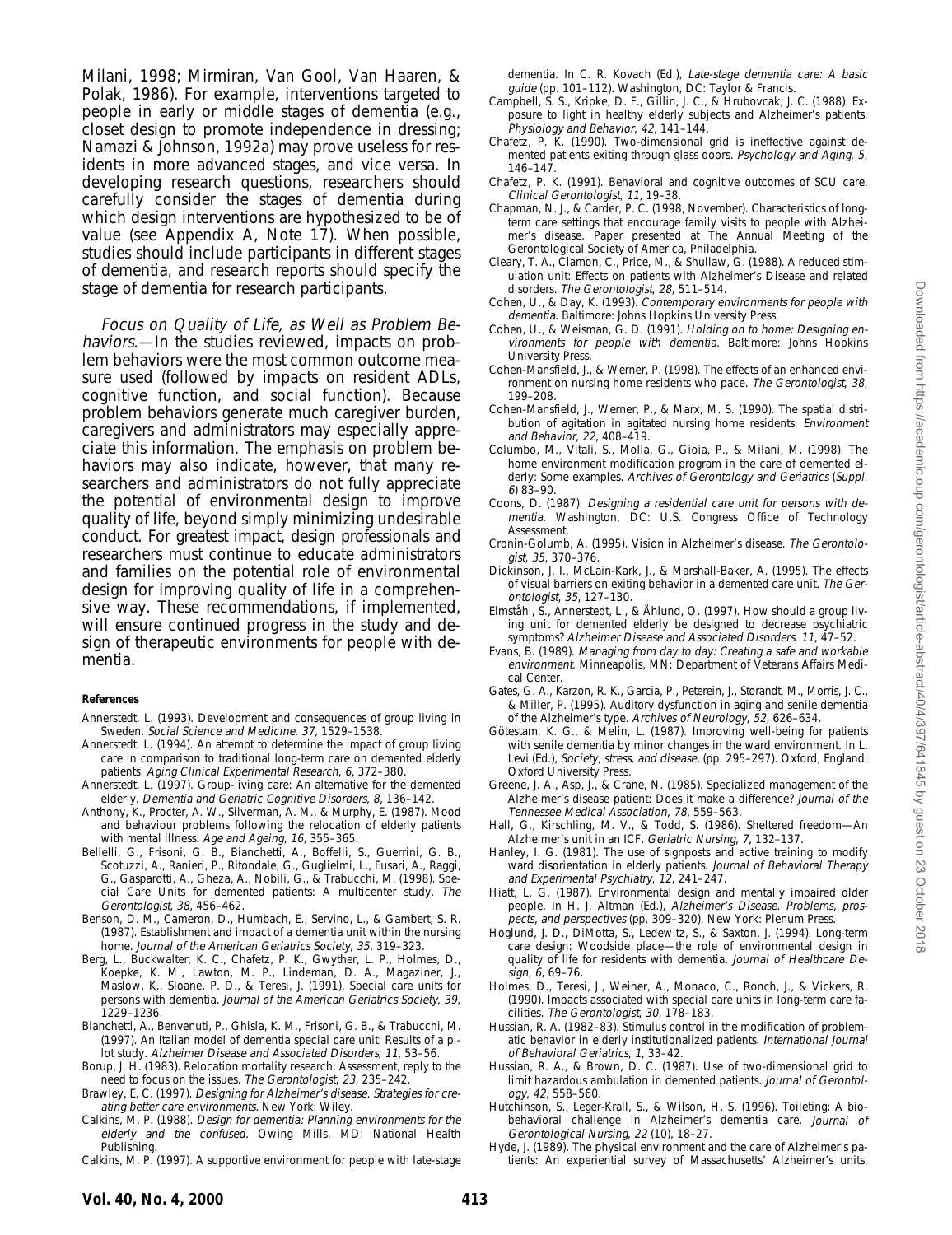American Journal of Alzheimer's Care and Related Disorders and Research, 4, 36–44.

- Jones, R. G. (1988). Experimental study to evaluate nursing staff morale in a high stimulation geriatric psychiatry setting. Journal of Advanced Nursing, 13, 352–357.
- Kihlgren, M., Bråne, G., Karlsson, I., Kuremyr, D., Leissner, P., & Norberg, A. (1992). Long-term influences on demented patients in different caring mileaus, a collective living unit and a nursing home: A descriptive study. Dementia, 3, 342–349.
- Koss, E., & Gilmore, G. C. (1998). Environmental interventions and functional ability of AD patients. In B. Vellas, J. Fitten, & G. Frisoni (Eds.), Research and practice in Alzheimer's disease 1998 (pp. 185–193). New York: Springer.
- Kovach, C. R., & Meyer-Arnold, E. A. (1996). Coping with conflicting agendas: The bathing experience of cognitively impaired older adults. Scholarly Inquiry for Nursing Practice: An International Journal, 10, 23–36.
- Lawton, M. P. (1979). Therapeutic environments for the aged. In D. Canter & S. Canter (Eds.), Designing for therapeutic environments. A review of research (pp. 233–276). Chichester, England: John Wiley and Sons.
- Lawton, M. P. (1981). Sensory deprivation and the effect of the environment on management of the senile dementia patient. In N. Miller & G. Cohen (Eds.), Clinical studies of Alzheimer's disease and senile dementia (pp. 227–251). New York: Raven Press.
- Lawton, M. P., Fulcomer, M., & Kleban, M. (1984). Architecture for the mentally impaired elderly. Environment and Behavior, 16, 730–757.
- Lawton, M. P., Liebowitz, B., & Charon, H. (1970). Physical structure and the behavior of senile patients following ward remodeling. Aging and Human Development, 1, 231–239.
- Liebowitz, B., Lawton, M. P., & Waldman, A. (1979). Evaluation: Designing for confused elderly people. American Institute of Architects Journal, 68, 59–61.
- Lovell, B. B., Ancoli-Israel, S., & Gevirtz, R. (1995). Effect of bright light treatment on agitated behavior in institutionalized elderly subjects. Psychiatry Research, 57, 7–12.
- Lyman, K. A. (1989). Day care for persons with dementia: The impact of the physical environment on staff stress and quality of care. The Gerontologist, 29, 557–560.
- Maslow, K. (1994). Current knowledge about special care units: Findings of a study by the U.S. Office of Technology Assessment. Alzheimer's Disease and Associated Disorders, 8 (Suppl. 1), S14–S40.
- Mathew, L. J., & Sloane, P. D. (1991). Environmental characteristics of existing dementia units. In P. D. Sloane & L. J. Mathew (Eds.), Dementia units in long-term care (pp. 163–173). Baltimore: Johns Hopkins University Press.
- Mayer, R., & Darby, S. J. (1991). Does a mirror deter wandering in demented older people? International Journal of Geriatric Psychiatry, 6, 607–609.
- McAllister, C. L., & Silverman, M. A. (1999). Community formation and community roles among persons with Alzheimer's disease: A comparative study of experiences in a residential Alzheimer's facility and a traditional nursing home. Qualitative Health Research, 9, 65–85.
- McAuslane, L., & Sperlinger, D. (1994). The effects of relocation on elderly people with dementia and their nursing staff. International Journal of Geriatric Psychiatry, 9, 981–984.
- McCracken, A. L., & Fitzwater, E. (1989). The right environment for Alzheimer's: Which is better—open versus closed units? Here's how to tailor the answer to the patient. Geriatric Nursing, 10, 293–294.
- Melin, L., & Götestam, K. G. (1981). The effects of rearranging ward routines on communication and eating behaviors of psychogeriatric patients. Journal of Applied Behavior Analysis, 14, 47–51.
- Mirmiran, M., Van Gool, W. A., Van Haaren, F. V., & Polak, C. E. (1986). Environmental influences on brain and behavior in aging and Alzheimer's disease. In D. F. Swaab, E. Fliers, M. Mirmiran, W. A. Van Gool, & F. V. Haaren (Eds.), Progress in Brain Research (pp. 443-459). Amsterdam: Elsevier Science.
- Mishima, K., Okawa, M., Hishikawa, Y., Hozumi, S., Hori, H., & Takahashi, K. (1994). Morning bright light therapy for sleep and behavior disorders in elderly patients with dementia. Acta Psychiatry Scandinavia, 89, 1–7.
- Mooney, P., & Nicell, P. L. (1992). The importance of exterior environment for Alzheimer residents: Effective care and risk management. Healthcare Management Forum, 5, 23–29.
- Moore, K. D. (1999). Dissonance in the dining room: A study of social interaction in a special care unit. Qualitative Health Research, 9, 133-155.
- Morgan, D. G., & Stewart, N. J. (1998). High versus low density special care units: Impact on the behavior of elderly residents with dementia. Canadian Journal on Aging, 17, 143–165.
- Morgan, D. G., & Stewart, N. J. (1999). The physical environment of special care units: Needs of residents with dementia from the perspective of staff and caregivers. Qualitative Health Research, 9, 105–118.
- Namazi, K. H., & Johnson, B. D. (1991a). Environmental effects on incontinence problems in Alzheimer's patients. American Journal of Alzheimer's Care and Related Disorders and Research, 6, 16–21.
- Namazi, K. H., & Johnson, B. D. (1991b). Physical environmental cues to reduce the problems of incontinence in Alzheimer's disease units. American Journal of Alzheimer's Care and Related Disorders and Research, 6, 22–29.
- Namazi, K. H., & Johnson, B. D. (1992a). Dressing independently: A closet modification model for Alzheimer's disease patients. American Journal of Alzheimer's Care and Related Disorders and Research, 7, 22–28.
- Namazi, K. H., & Johnson, B. D. (1992b). The effects of environmental barriers on the attention span of Alzheimer's disease patients. American Journal of Alzheimer's Care and Related Disorders and Research, <sup>7</sup>, 9–15.
- Namazi, K. H., & Johnson, B. D. (1992c). Environmental issues related to visibility and consumption of food in an Alzheimer's disease unit. American Journal of Alzheimer's Care and Related Disorders and Research, 7, 30–34.
- Namazi, K. H., & Johnson, B. D. (1992d). Pertinent autonomy for residents with dementias: Modification of the physical environment to enhance independence. American Journal of Alzheimer's Care and Related Disorders and Research, 7, 16–21.
- Namazi, K. H., & Johnson, B. D. (1996). Issues related to behavior and the physical environment: Bathing cognitively impaired patients. Geriatric Nursing, 17, 234–239.
- Namazi, K. H., Rosner, T. T., & Calkins, M. P. (1989). Visual barriers to prevent ambulatory Alzheimer's patients from exiting through an emergency door. The Gerontologist, 29, 699–702.
- Namazi, K. H., Rosner, T. T., & Rechlin, L. (1991). Long-term memory cuing to reduce visuo-spatial disorientation in Alzheimer's disease patients in a special care unit. American Journal of Alzheimer's Care and Related Disorders and Research, 6, 10–15.
- Negley, E. N., & Manley, J. T. (1990). Environmental interventions in assaultive behavior. Journal of Gerontological Nursing, 16(3), 29-33.
- Nelson, J. (1995). The influence of environmental factors in incidents of disruptive behavior. Journal of Gerontological Nursing, 21(5), 19–24.
- Netten, A. (1989). The effect of design of residential homes in creating dependency among confused elderly residents: A study of elderly demented residents and their ability to find their way around homes for the elderly. International Journal of Geriatric Psychiatry, 4, 143–153.
- Netten, A. (1993). A positive environment? Physical and social influences on people with senile dementia in residential care. Aldershot, England: Ashgate.
- Passini, R., Rainville, C., Marchand, N., & Joanette, Y. (1998). Wayfinding and dementia: Some research findings and a new look at design. Journal of Architectural and Planning Research, 15, 133–151.
- Phillips, C. D., Sloane, P. D., Howes, C., & Koch, G. (1997). Effects of residence in Alzheimer disease special care units on functional outcomes. Journal of American Medical Association, 278, 1340–1344.
- Pynoos, J., Cohen, E., & Lucas, C. (1988). The caring home booklet: Environmental coping strategies for Alzheimer's caregivers. Los Angeles: Long-Term Care National Resource Center at UCLA/USC.
- Pynoos, J., & Ohta, R. J. (1991). In-home interventions for persons with Alzheimer's disease and their caregivers. Physical & Occupational Therapy, 9(3–4), 83–92.
- Ramírez, M., Teresi, J. A., Holmes, D., & Fairchild, S. (1998). Ethnic and racial conflict in relation to staff burnout, demoralization, and job satisfaction in SCUs and non-SCUs. Journal of Mental Health and Aging, 4, 459–479.
- Rapcsak, S. Z., Kentros, M., & Rubens, A. B. (1989). Impaired recognition of meaningful sounds in Alzheimer's disease. Archives of Neurology, 46, 207–210.
- Regnier, V. (1997). Design for assisted living. Contemporary Long Term Care, 20(2), 50–52.
- Robertson, C., Warrington, J., & Eagles, J. M. (1993). Relocation mortality in dementia: The effects of a new hospital. International Journal of Geriatric Psychiatry, 8, 521–525.
- Satlin, A., Volicer, L., Ross, V., Herz, L., & Campbell, S. (1992). Bright light treatment of behavioral and sleep disturbances in patients with Alzhei– mer's Disease. American Journal of Psychiatry, 149, 1028–1032.
- Saxton, J., Silverman, M., Ricci, E., Keane, C., & Deeley, B. (1998). Maintenance of mobility in residents of an Alzheimer Special Care facility. International Psychogeriatrics, 10, 213–224.
- Scandura, D. A. (1995). Freedom and safety: A Colorado center cares for Alzheimer's patients. Health Progress, 76(3), 44–46.
- Seltzer, B., Rheaume, Y., Volicer, L., Fabiszewski, K. J., Lyon, P. C., Brown, J. E., & Volicer, B. (1988). The short-term effects of in-hospital respite on the patient with Alzheimer's disease. The Gerontologist, 28, 121-124.
- Skea, D., & Lindesay, J. (1996). An evaluation of two models of long-term residential care for elderly people with dementia. International Journal of Geriatric Psychiatry, 11, 233–241.
- Sloane, P. D., Honn, V. J., Dwyer, S. A. R., Wieselquist, J., Cain, C., & My-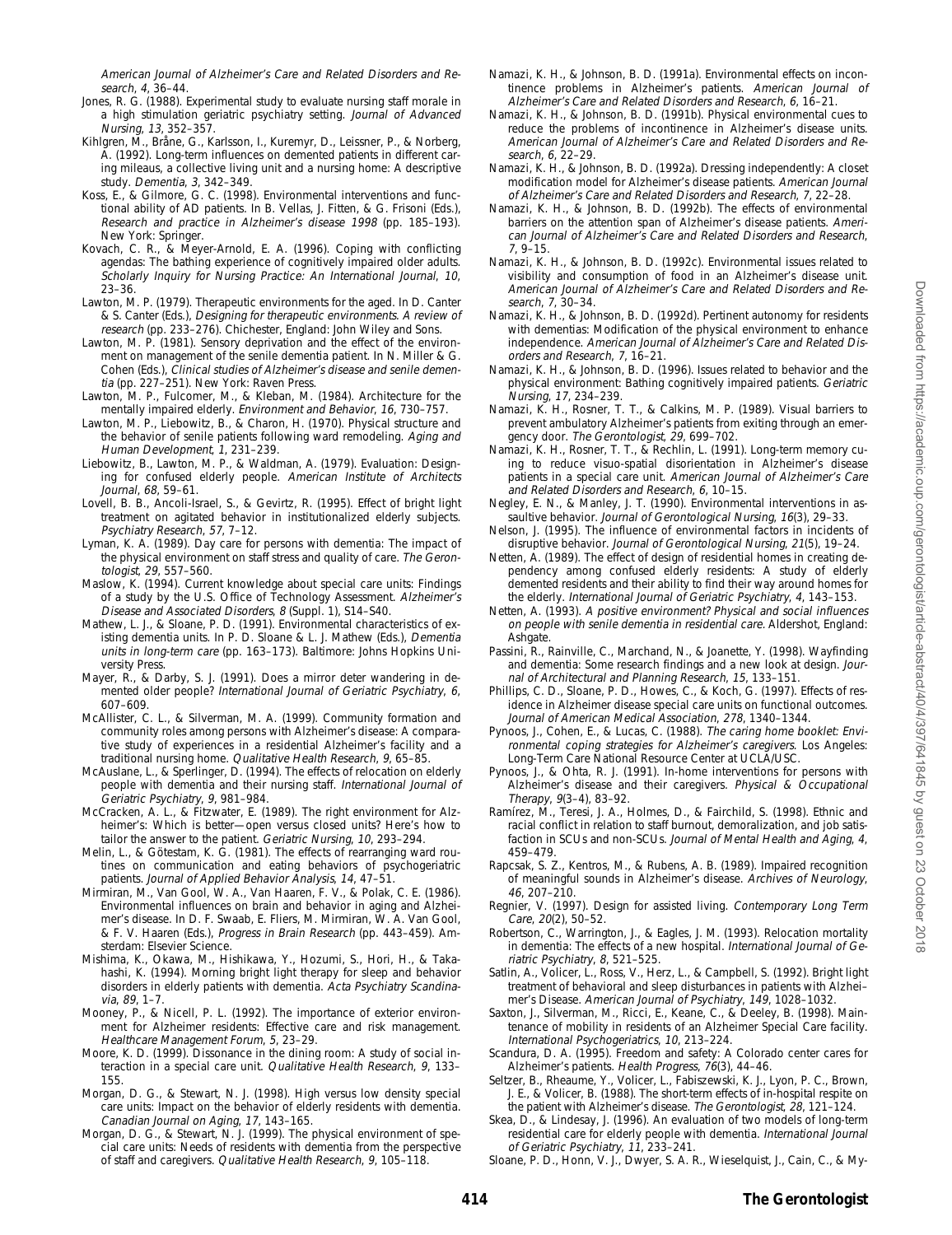ers, S. (1995). Bathing the Alzheimer's patient in long term care: Results and recommendations from three studies. American Journal of Alzheimer's Disease, 10(4), 3–11.

- Sloane, P. D., Mitchell, C. M., Preisser, J. S., Phillips, C., Commander, C., & Burker, E. (1998). Environmental correlates of resident agitation in Alzheimer's disease special care units. Journal of the American Geriatrics Society, 46, 862–869.
- Swanson, E. A., Maas, M. L., & Buckwalter, K. C. (1993). Catastrophic reactions and other behaviors of Alzheimer's residents: Special unit compared with traditional units. Archives of Psychiatric Nursing, 7, 292–299.
- Teresi, J. A., Grant, L. A., Holmes, D., & Ory, M. G. (1998). Staffing in traditional and special dementia care units. Journal of Gerontological Nursing, 24, 149–153.
- Teresi, J. A., Holmes, D., & Monaco, C. (1993). An evaluation of the effects of commingling cognitively and noncognitively impaired individuals in long-term care facilities. The Gerontologist, 33, 350–358.
- Teresi, J. A., Holmes, D., Ramírez, M., & Kong, J. (1998). Staffing patterns, staff support, and training in Special Care and Nonspecial Care Units. Journal of Mental Health and Aging, 4, 443–458.
- Uhlman, R. F., Larson, E. B., & Koepsell, T. D. (1986). Hearing impairment and cognitive decline in senile dementia of the Alzheimer's type. Journal of the American Geriatrics Society, 34, 207–210.
- Ulla, E., Johanna, T., & Raimo, S. (1998). Special care units (SCUs) are efficient in respite care of demented patients. In B. Vellas, J. Fitten, & G. Frisoni (Eds.), Research and practice in Alzheimer's disease 1998 (pp. 223–232). New York: Springer.
- Van Someren, J. W., Kessler, A., Mirmiran, M., & Swaab, D. F. (1997). Indirect bright light improves circadian rest-activity rhythm disturbances in demented patients. Biological Psychiatry, 41, 955–963.
- Webber, P. A., Breuer, W., & Lindeman, D. A. (1995). Alzheimer's special care units vs. integrated nursing homes: A comparison of resident outcomes. Journal of Clinical Geropsychology, 1, 189–205.
- Weinstein, B. E., & Amsel, L. (1986). Hearing loss in senile dementia in the institutionalized elderly. Clinical Gerontologist, 4(3), 3–15.
- Weisman, G. D., Calkins, M., & Sloane, P. (1994). The environmental context of special care units. Alzheimer's Disease and Associated Disorders, 8, S308–S320.
- Wells, Y., & Jorm, A. F. (1987). Evaluation of a special nursing home unit for dementia sufferers: A randomised controlled comparison with community care. Australian and New Zealand Journal of Psychiatry, 21, 524–531.
- Whall, A. L., Black, M. E., Groh, C. J., Yankou, D. J., Kuperschmid, B. J., & Foster, N. L. (1997). The effect of natural environments upon agitation and aggression in late stage dementia patients. American Journal of Alzheimer's Disease, 12, 216–220.
- Wiltzius, S. F., Gambert, S. R., & Duthie, E. H. (1981). Importance of resident placement within a skilled nursing facility. Journal of the American Geriatrics Society, 29, 418–421.
- Wimo, A., Nelvig, J., Adolfsson, R., Mattson, B., & Sandman, P. O. (1993). Can changes in ward routines affect the severity of dementia? A controlled prospective study. International Psychogeriatrics, 5, 169–180.
- Zeisel, J., Hyde, J., & Levkoff, S. (1994). Best practices: An environmentbehavior (E-B) model for Alzheimer special care units. American Journal of Alzheimer's Care and Related Disorders and Research, 9, 4–21.

Received May 19, 1999 Accepted January 19, 2000 Decision Editor: Vernon L. Greene, PhD

### **Appendix A**

### Notes

1. A small sample of design guidance includes Coons (1987), Hiatt (1987), Hyde (1989), Lawton (1979), Pynoos, Cohen, and Lucas (1988), Regnier (1997), and Zeisel, Hyde, and Levkoff (1994).

2. MAGS is the magazine and journal article database of over 1,500 scholarly and popular journals. CAT is the catalog of the holdings of the entire University of California library system. Search terms included "dementia" or "Alzheimer's" and the following: home, nursing home, special care unit, SCU, day care, assisted living, design, environment, safety, dignity, homelike, independence, security, wandering, activities, toilet, incontinence, kitchen, dining, resident room, privacy, bathing, continuum of care, aging in place, non-institutional, and barrier. Searches generating more than 400 references were discarded as overly broad.

3. Journals reviewed systematically included Ageing and Society, Environment and Behavior, The Gerontologist, Journal of Architectural and Planning Research, Journal of Environmental Psychology, Journal of Gerontology: Psychological Sciences, Journal of Gerontology: Social Sciences, and the Journal of Mental Health and Aging.

4. Case studies and nonpeer-reviewed work, such as dissertations, were excluded, as were articles that reported only design guidance, or that had only minor reports of research, or incomplete descriptions of research design.

5. This period was identified as the time of greatest productivity in research on dementia and design. An earlier article by Lawton and colleagues (1970) was also included. This article evaluates the impact of a renovation to the Weiss Institute of the Philadelphia Geriatric Center, a premier, experimentally designed dementia care facility.

6. See Borup (1983) for a review of the extensive research literature on the effects of relocation on older adults in institutional settings.

7. Wells & Jorm (1987) examine the use of an SCU for respite versus permanent care. The authors found beneficial impacts for family members associated with use of this SCU for respite care.

8. "Global" studies of SCUs with special environmental features include Annerstedt (1993), Bellelli et al. (1998), Benson et al. (1987), Chafetz (1991), Greene, Asp, and Crane (1985), Holmes et al. (1990), McCracken and Fitzwater (1989), Phillips et al. (1997), Skea and Lindesay (1996), Swanson, Maas, and Buckwalter (1993), Webber, Breuer, and Lindeman (1995). Table 1 describes only those studies of SCUs that specifically note environmental features.

9. Swedish group living facilities compare to both group homes and SCUs in the United States. These residences for 8–10 people are tailored—in design and in care plan—to the needs of people with dementia. Emphasis is placed on involving families and on making care more affordable than institutional alternatives (Annerstedt, 1993).

10. Group living units in this study differ from traditional nursing homes in that group living units use noninstitutional design features and specialized dementia caregiving, in addition to small group size.

11. Evidence suggests that the prevalence and severity of hearing loss is greater among people with dementia; however, the cause and effect relationship between dementia and hearing loss is not well understood (cf. Gates et al., 1995; Rapcsak, Kentros, & Rubens, 1989; Uhlman, Larson, & Koepsell, 1986; Weinstein & Amsel, 1986).

12. Similar changes in other facilities are associated with comparable results (cf. Hall, Kirschling, & Todd, 1986).

13. Circadian rhythms refer to daily activity cycles based on 24-hr patterns.

14. Exaggerated, simple stimuli were hypothesized to be most effective, since subtle or complex stimuli may be difficult for people with dementia to comprehend (Hussian, 1982–83). Conditioning occurred by reinforcing positive associations, such as a favorite food, with one shape, and negative associations, such as loud clapping, with another.

15. Changes in furnishings were accompanied by changes in care plans to reduce demanding tasks (e.g., bathing) in the evenings, when most falls occurred. Full research methods are not reported for this study.

16. Most of these studies are reported in a series published in 1991–92 in the American Journal of Alzheimer's Care and Related Disorders and Research.

17. Calkins (1997) provides an excellent example of stageappropriate design guidance in her recommendations for design strategies to enhance care for people with late stage dementia.